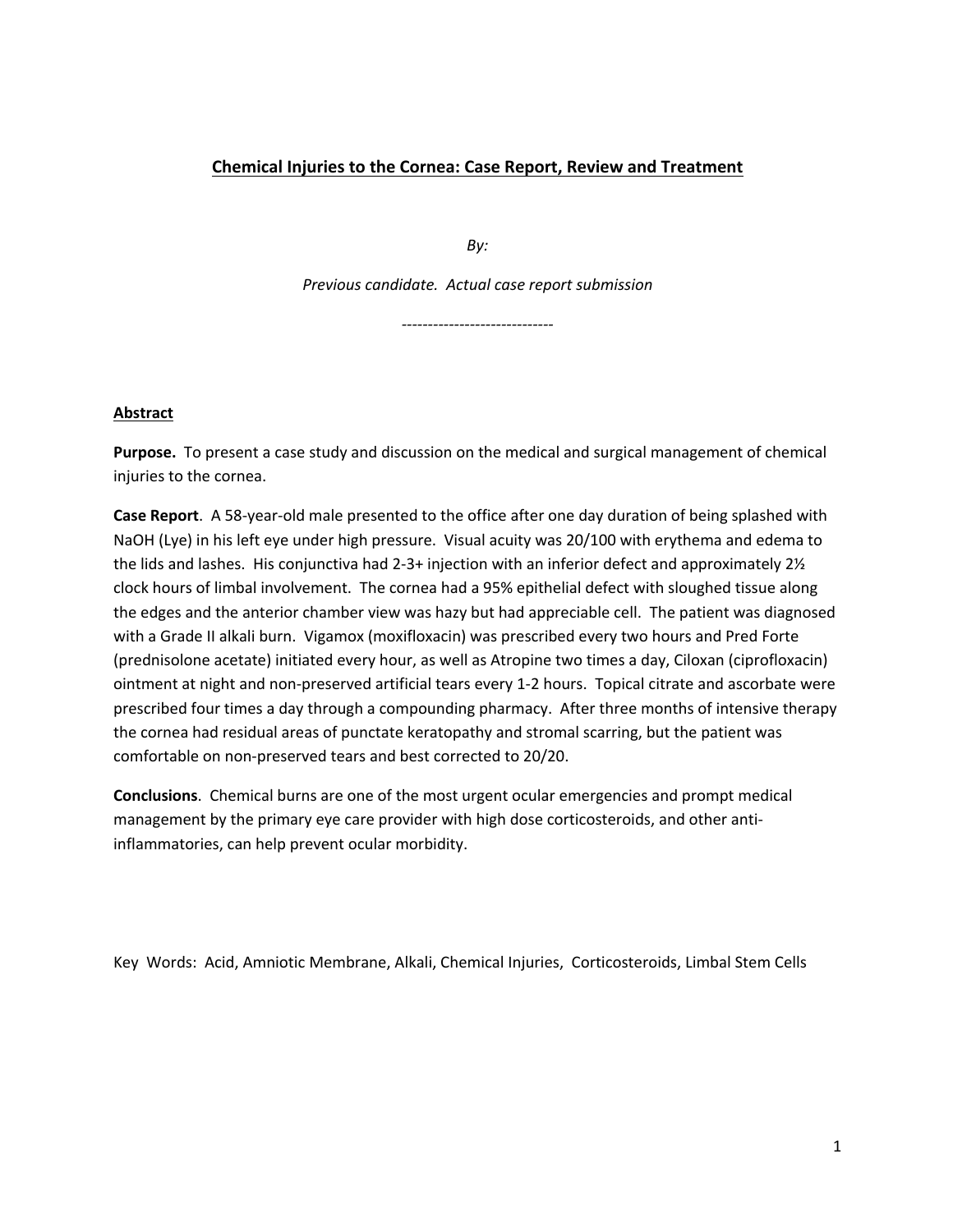## **Introduction**

Chemical burns are one of the most urgent ocular emergencies. They pose a significant threat to vision, and represent a potentially blinding injury that has substantial ocular morbidity. The prognosis of a burned eye depends not only on the severity of the burn, but also the insulting agent, the rate at which therapy is initiated, and how therapy is prescribed. Chemical burns may be caused by either acids or alkaline agents. Acids tend to cause less damage than alkalis as many corneal proteins bind the acid and act as a chemical buffer. Alkaline agents are particularly damaging as they have both hydrophilic and lipophilic properties. This allows them to rapidly penetrate cell membranes and quickly enter the anterior chamber. $1$  Recovery from ocular burns is dependent on the extent of damage to corneal, limbal and conjunctival tissues at the time of injury. Damage to intraocular structures further influences the final visual outcome. Classification schemes help provide guidelines based on the corneal appearance and extent of limbal and conjunctival involvement, and allow the clinician to determine the severity of the injury and the prognosis for the injured eye.

## **Case Report**

## *Incident – 4/9/2008*

Dennis L, a 58-year-old male was splashed with NaOH (Lye) in his left eye under high pressure on April 9, 2008. He was working as a laundry consultant several hundred miles away from home in Iowa, and was fixing a clogged drainage pipe at the time of the injury. He typically wears myopic prescription eyewear, but removed his glasses to allow him to see better down the clogged pipe. Unfortunately, he was not wearing safety glasses at the time. His eyes were immediately flushed on site and then driven directly to an urgent care facility, where they repeated irrigation and neutralized the ocular pH. He was prescribed Vigamox (moxifloxacin) four times a day, and told to follow up in 24 hours in his home town.

# *Initial Visit – 4/10/2008*

When presenting to the office on April 10, 2008, DL complained that his vision was blurry and that the eye was uncomfortable. His pH was immediately tested and was found to be 7 in both the right and left eye. His ocular and medical histories were unremarkable, and he was not taking any medications, and denied any allergies to known medications. Pupils, extraocular muscles and confrontation fields were intact OU. Visual acuity with correction (OD +0.75 -1.25 x 157, OS -0.50 -0.75 x 090, Add +2.00 OU) in the right eye was 20/20, and 20/100 (pinhole 20/40) in his left affected eye.

Slit lamp examination of his right eye was unremarkable. Evaluation of his left eye showed 2-3+ erythema and edema to the lids and lashes. The conjunctiva had 2-3+ injection with an inferior defect of approximately 2½ clock hours of limbal involvement (ie, ischemia, staining and blanching over the limbal area between the clock hours of 4:30-7). The cornea had a 95% epithelial defect with sloughed tissue along the edges and the anterior chamber view was hazy but had trace-to-1+ cell. The iris and lens was clear. Tonometry by applanation was 14mmHg OU using Fluress. He was dilated with 1% tropicamide and the cup to disc ratio was .35 round OU. The macula and peripheral retina was intact in both eyes.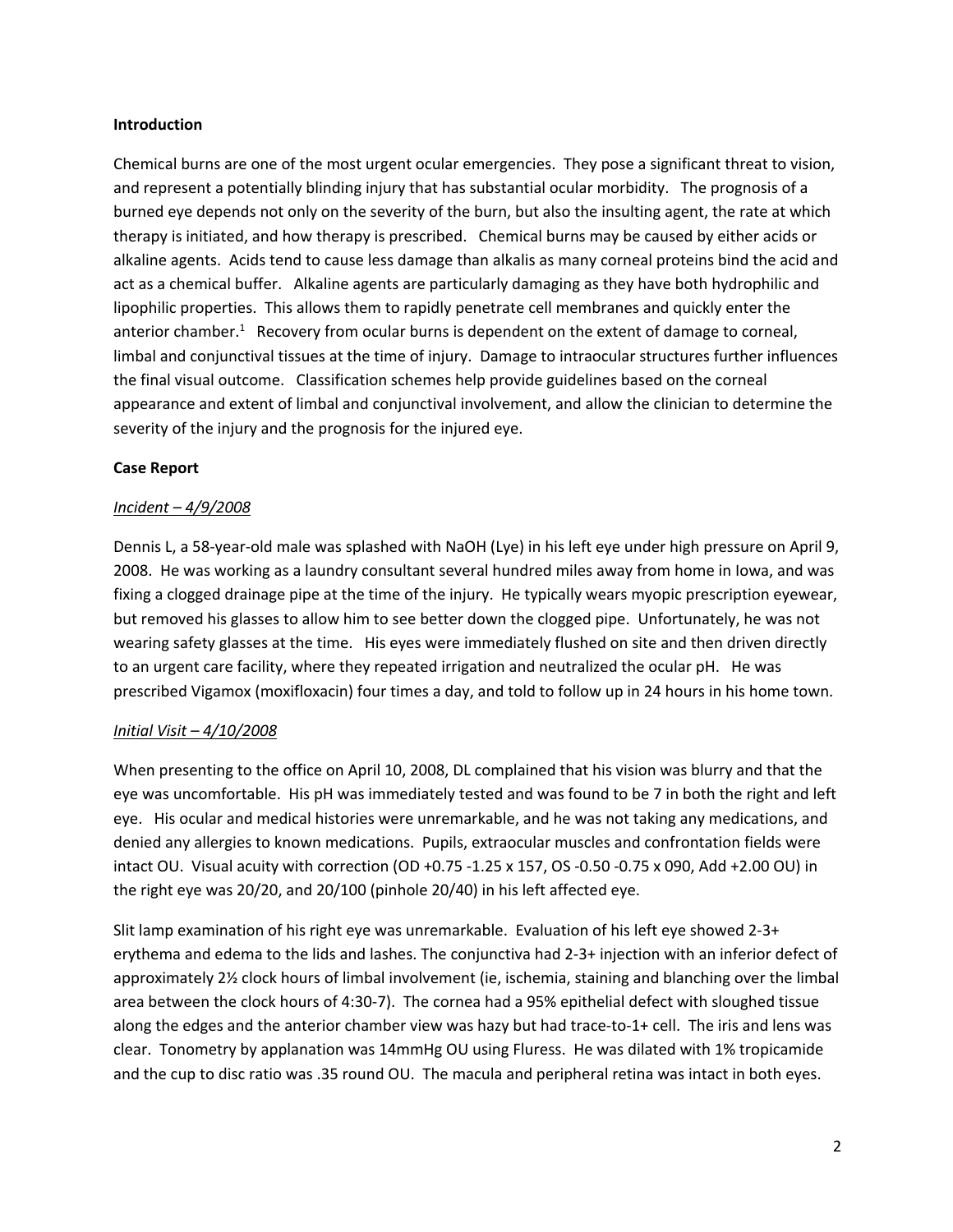The differential diagnosis in this case consisted of the type of chemical that got splashed into the eye, and the extent of damage it created, from Grade I-IV. He was initially diagnosed with a Grade II alkali burn from NaOH. However, since the extent of limbal involvement can progress the first few days following a chemical injury, his severity level was reassessed at each visit, monitoring for progression into a Grade III or IV injury.

To help control inflammation, his cornea was scraped to remove the sloughed, necrotic tissue. Leaving it behind would have created a nidus for further inflammation.

His Vigamox was continued, but increased to every two hours. And since there is a very short window to control inflammation following an alkali burn, Pred Forte (prednisolone acetate) was initiated at every hour. He was instructed to keep at that high dose for approximately one week. In addition, Atropine was added two times a day and Ciloxan (ciprofloxacin) ointment at night, with non-preserved artificial tears every 1-2 hours. Topical citrate and ascorbate was prescribed four times a day through a compounding pharmacy, also as an adjunct to control inflammation and promote stromal keratocyte activation and collagen development. A bandage contact lens was not used due to the fact that his limbal area was too vulnerable and it would create further irritation.

A long discussion was had with DL on the nature of the chemical he encountered (NaOH), and its potential to do real harm long term. Lye is one of the most potent alkali agents, and has the potential to enter into the anterior chamber in seconds, and although the cornea was intact, the next couple of weeks would be critical in determining his long term prognosis. Despite the fact the chemical was neutralized, further damage to his limbal stem cells, surrounding ocular adnexa, ciliary body and lens may appear in time, and his condition will have to be monitored closely.

DL was instructed to return to the office in one day.

# *1 day follow up - 4/11/2008*

DL reported stating he believed his vision was somewhat better, but that the eye was a little swollen and somewhat uncomfortable. He attempted to be compliant with his medications, but stated he was using Vigamox and Pred Forte both every hour OS because he couldn't remember which one was which (and he lost the written instructions he was given). He was using the Atropine BID, Ciloxan ung qhs, and nonpreserved artificial tears q1-2h OS. He attempted to get the topical citrate and ascorbate through the compounding pharmacy as recommended, but did not since it was not covered by his insurance and the cost was too high.

His corrected vision through his current eyewear was 20/20 OD and 20/50 OS PH 20/25. The right pupil had normal direct and consensual response, but the left pupil showed no movement due to Atropine. There was no APD detected by reverse testing. Extraocular muscles and confrontation fields were intact OU. On slit lamp examination his right eye continued to show no effects from the chemical and remained unremarkable.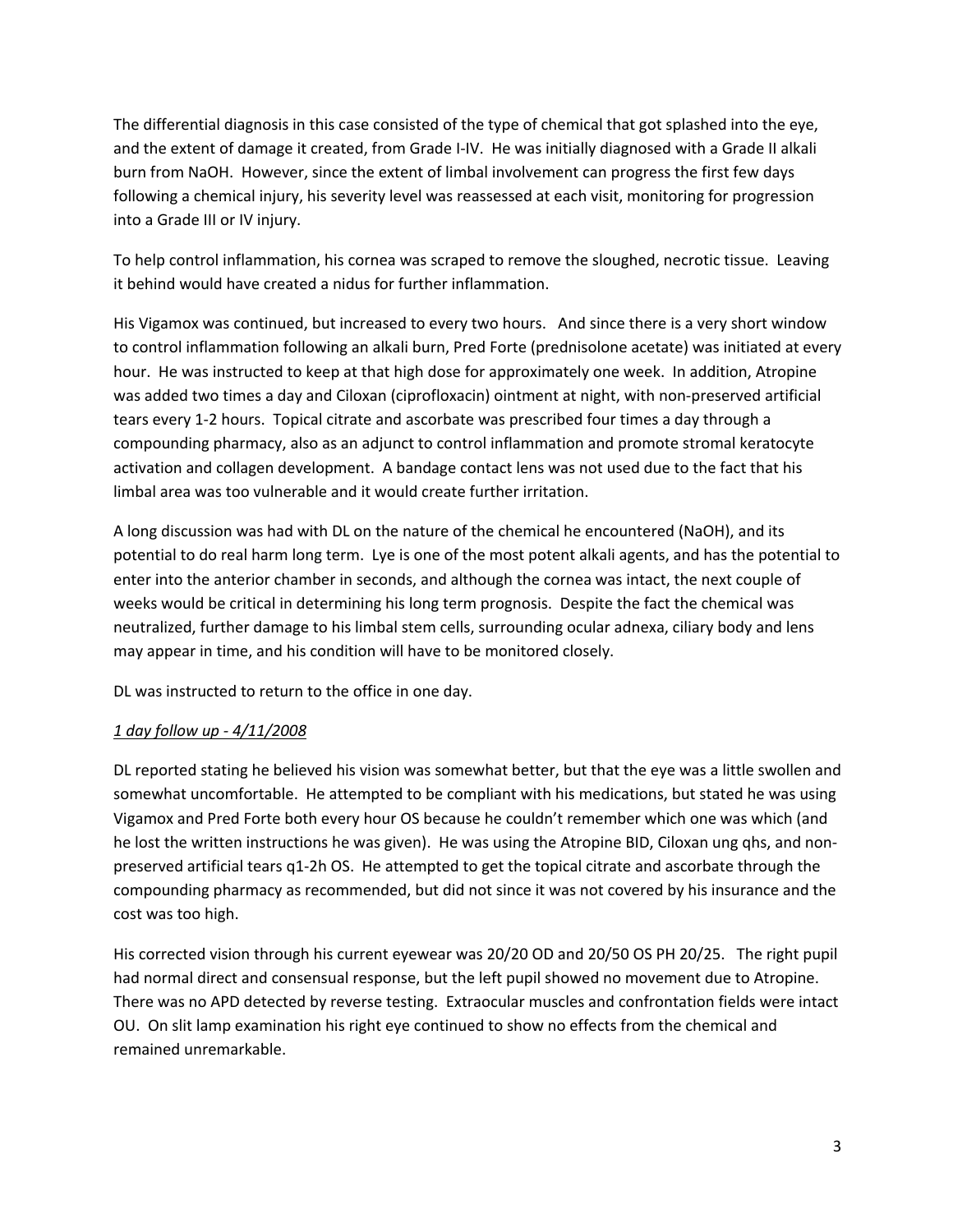Evaluation of his left eye showed 2-3+ erythema and edema to the lids and lashes. The conjunctiva had 2-3+ injection. His left cornea continued to have a large epithelial defect, which was graded somewhat larger than the previous day at almost 100%. This was expected, since he was debrided the previous day, and any damaged and necrotic epithelium will typically denude itself. There was also 2-3+ descemet fold and striae in the cornea along with haze developing in the stroma due to edema. The limbus however still showed about 2% clock hours of limbal ischemia and blanching with overlying stain between the clock hours of 4:30-7, and did not appear to expand from the previous day. His anterior chamber view was a little more difficult to view due to the stromal haze, but 1+ cell was noted OS. The iris was dilated but clear as was the lens. Tonometry by applanation was 14mmHg OS using Fluress. His pupil was already dilated from the Atropine and the cup to disc ratio was .35 round OS. The macula and peripheral retina was intact OS.

DL confirmed that Lye was indeed the chemical in the laundry pipe and brought in the MSDS sheet from his employer confirming NaOH as the cause of the damage which had a pH of 12. The severity of his damage was reassessed, and his diagnosis of Grade II alkali burn from NaOH remained since he had less than 4 clock hours of involvement (i.e., Grade II = < 1/3 limbal involvement). Nonetheless, his severity was reassessed over the next several visits.

He was instructed to continue the Vigamox and Pred Forte both at every hour. Doing both every hour helped him be more compliant, and since he is at increased risk for a secondary bacterial infection following a chemical injury, the additional antibiotic may help him suppress that response. His Atropine was continued at two times a day, as well as his Ciloxan (ciprofloxacin) ointment at night, with nonpreserved artificial tears every 1-2 hours.

It was discussed with DL that the results from today's exam were stable, and his condition remained guardedly optimistic. There is still a long way to go, but there was no further involvement of his limbal area. Nonetheless, the goal is still the same. Suppress the inflammation, and get his epithelial defect to close in.

DL was instructed to return to the office in one day.

### *2 day follow up – 4/12/2008*

DL reported stating his eye was starting to experience a little discomfort and pain. He was using the medications as prescribed. Vigamox and Pred Forte both every hour OS, and Atropine BID and Ciloxan ung qhs, along with non-preserved tears OS as often as he could get them in.

His corrected vision through his current eyewear was 20/20 OD and 20/70 OS PH 20/40. The right pupil had normal direct and consensual response, but the left pupil showed no movement due to Atropine. There was no APD detected by reverse testing. Extraocular muscles and confrontation fields were intact OU. On slit lamp examination the right eye continued to show no effects from the chemical and remained unremarkable.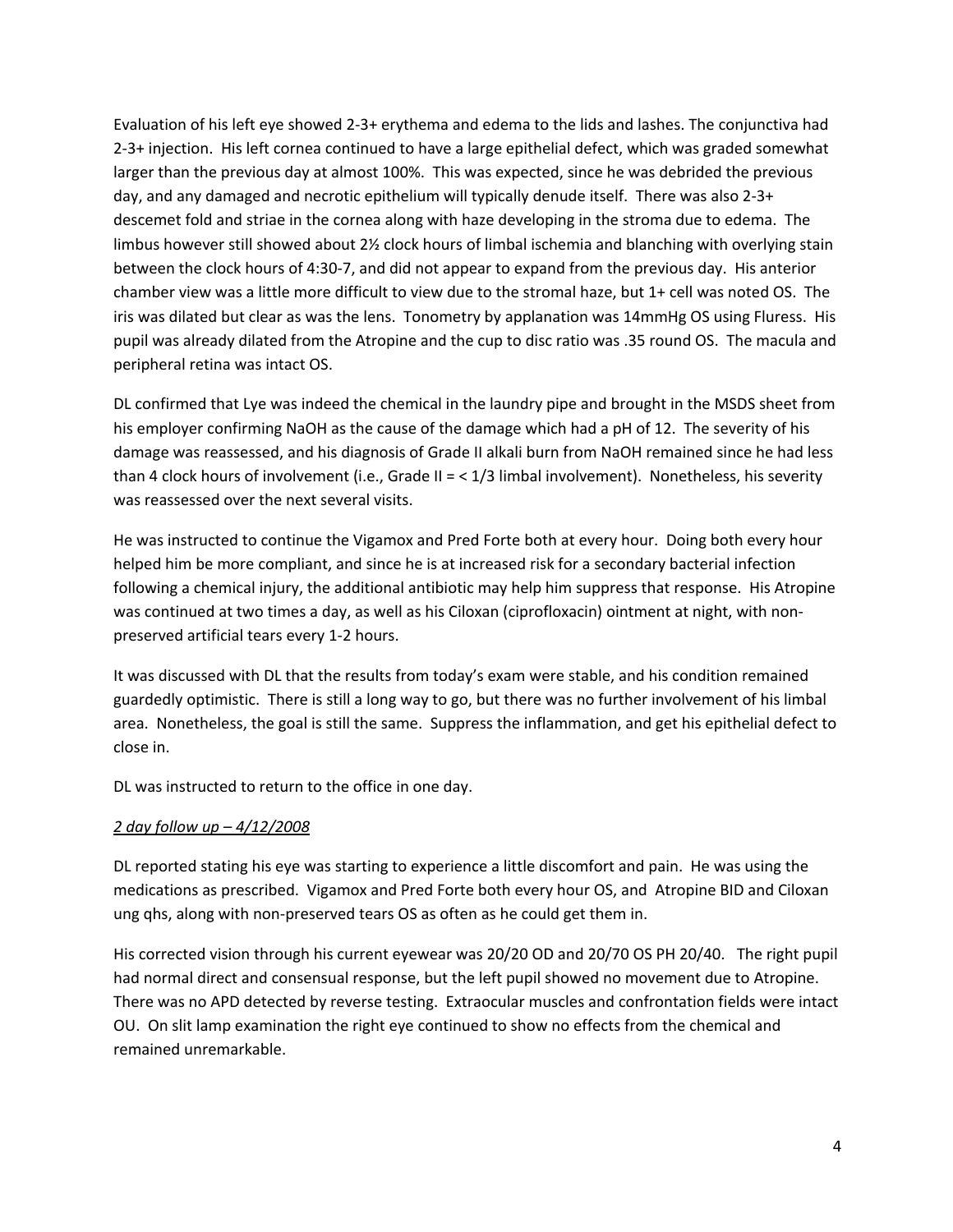Evaluation of his left eye showed 1-2+ erythema and edema to the lids and lashes. The conjunctiva had 2-3+ injection. The left cornea continued to have a large epithelial defect, but was starting to close in on his superior nasal and temporal edges. The defect was graded at 90%. There continued to be 2-3+ descemet fold and striae noted in the cornea, along with haze in the stroma due to edema. His limbus still showed only 2½ clock hours of limbal ischemia and blanching, with overlying stain between the clock hours of 4:30-7, and did not appear to expand from the previous day. The anterior chamber view had 1+ cell OS. The iris was dilated but clear as was the lens. Tonometry by applanation was 16mmHg OS using Fluress. He was already dilated from the Atropine and the cup to disc ratio was .35 round OS. The macula and peripheral retina was intact OS.

The diagnosis of Grade II alkali burn from NaOH remained and was confidently discussed with DL since he started to get a little re-epithelialization at this visit. It may not progress to a Grade III, but he will continually be reassessed.

He was instructed to continue the Vigamox and Pred Forte both at every hour. And continue Atropine two times a day, and Ciloxan (ciprofloxacin) ointment at night, with non-preserved artificial tears every 1-2 hours.

DL was instructed to return to the office in two days.

## *4 day follow up – 4/14/2008*

DL reported stating his eye was feeling a little better but didn't think there was any change in his vision. He was using the medications as prescribed. Vigamox and Pred Forte both every hour OS, and Atropine BID and Ciloxan ung qhs, along with non-preserved tears OS as often as he could get them in.

His corrected vision through his current eyewear was 20/20 OD and 20/80 OS PH 20/40. The right pupil had normal direct and consensual response, but the left pupil showed no movement due to Atropine. There was no APD detected by reverse testing. Extraocular muscles and confrontation fields were intact OU. On slit lamp examination the right eye continued to show no effects from the chemical and remained unremarkable.

Evaluation of his left eye showed 1-2+ erythema, and 1+ edema to the lids and lashes. The conjunctiva had 2-3+ injection. The left epithelial defect on the cornea had closed in a bit more over the last two days on both the nasal and temporal edges, and there was even some movement inferiorly. The defect was graded at 75%. There continued to be 2-3+ descemet fold and striae noted in the cornea, along with haze in the stroma due to edema. His limbus still showed only about 2clock hours of limbal ischemia and blanching but the conjunctiva overtop was beginning to fill in and took less stain. The anterior chamber view had 1+ cell OS. The iris was dilated but clear as was the lens. Tonometry by applanation was 16mmHg OS using Fluress. He was already dilated from the Atropine and the cup to disc ratio was .35 round OS. The macula was intact OS.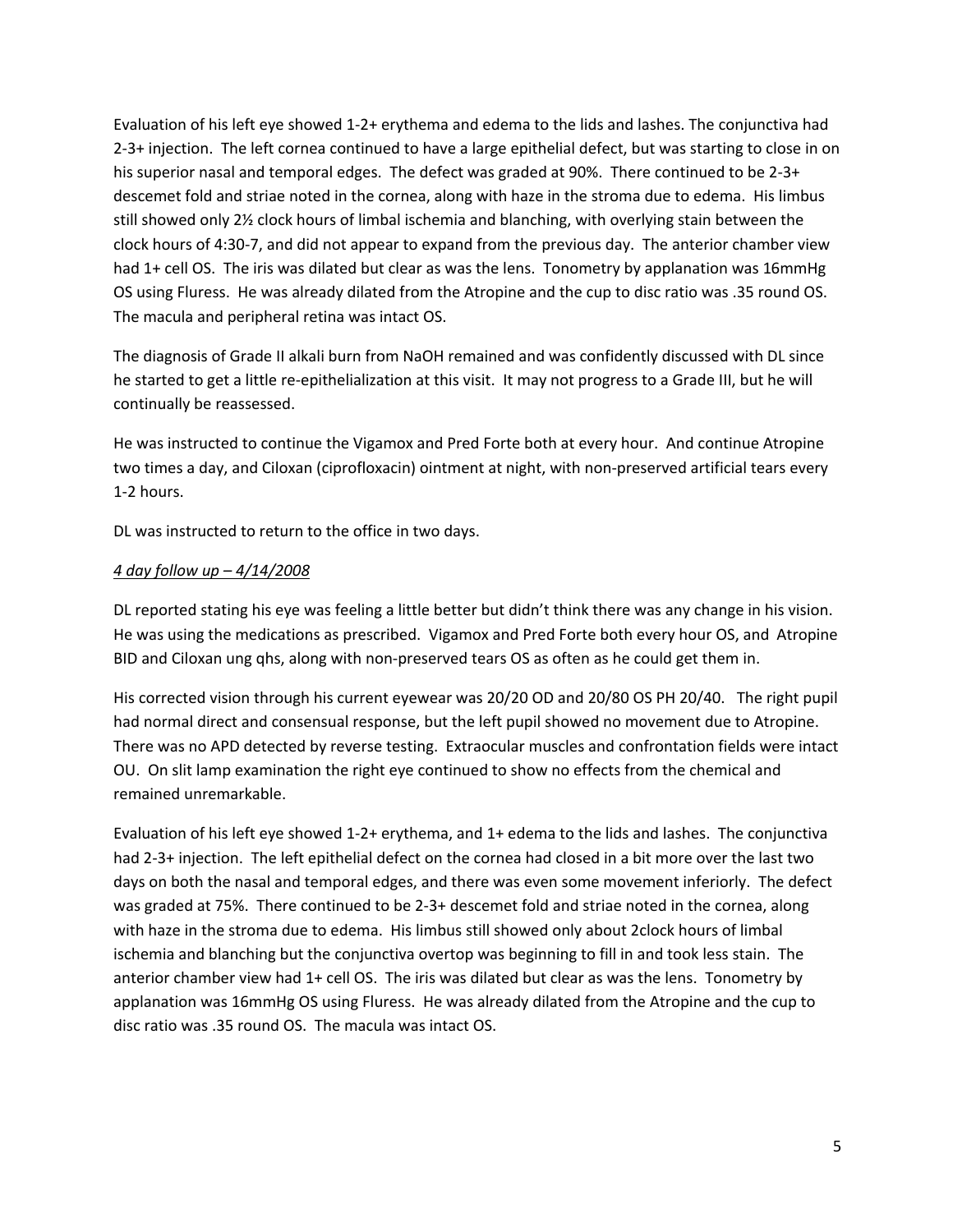His condition remained stable as a Grade II alkali burn from NaOH and he was instructed to continue the Vigamox and Pred Forte both at every hour. He was also to continue Atropine two times a day, and Ciloxan (ciprofloxacin) ointment at night, with non-preserved artificial tears every 1-2 hours.

It was discussed with DL that his condition was improving and remained guardedly optimistic.

DL was instructed to return to the office in three days.

## *1 week follow up – 4/17/2008*

DL reported stating his eye had been a little sore over the last day or so, and felt it was more uncomfortable in the mornings, compared to the afternoon. He was using the medications as prescribed. Vigamox and Pred Forte both every hour OS, and Atropine BID and Ciloxan ung qhs, along with non-preserved tears OS as often as he could get them in.

His corrected vision through his current eyewear was 20/20 OD and 20/50 OS PH 20/40. The right pupil had normal direct and consensual response, but the left pupil showed no movement due to Atropine. There was no APD detected by reverse testing. Extraocular muscles and confrontation fields were intact OU. On slit lamp examination the right eye continued to show no effects from the chemical and remained unremarkable.

Evaluation of his left eye showed 1+ erythema and edema to the lids and lashes. The conjunctiva had 1- 2+ injection. The left epithelial defect was finally starting to close in on all sides, including inferiorly. There still remained a central epithelial defect that was graded at 50%. There continued to be 2+ descemet fold and striae noted in the cornea, along with haze in the stroma due to edema. The limbus showed 2 clock hours of limbal ischemia and blanching but the conjunctival defect overtop healed in. The anterior chamber had Trace to 1+ cell OS. The iris was dilated but clear as was the lens. Tonometry by applanation was 9mmHg OS using Fluress. He was already dilated from the Atropine and the cup to disc ratio was .35 round OS. The macula was intact OS.

His condition remained stable as a Grade II alkali burn from NaOH and he was instructed to decrease the Vigamox to QID and Pred Forte to BID. He was also to cut back on the Atropine to QD. To help support lubrication and anti-infective therapy, his Ciloxan (ciprofloxacin) ointment was increased to TID, and non-preserved artificial tears every 1 hour.

It was discussed with DL that his condition was improving and remained guardedly optimistic. At this point his Pred Forte needed to be drastically reduced.

He was educated that while Pred Forte is of considerable value in reducing inflammation and tissue destruction following this type of chemical injury. It also interferes with proper healing, and must be used with caution after the end of the first week following a severe chemical injury, or it could actually create the progressive thinning we are trying to prevent. A Progestational steroid, which doesn't impede healing as much as a corticosteroid, was recommended and prescribed through a compounding pharmacy, but since it was not covered under his insurance plan, he refused.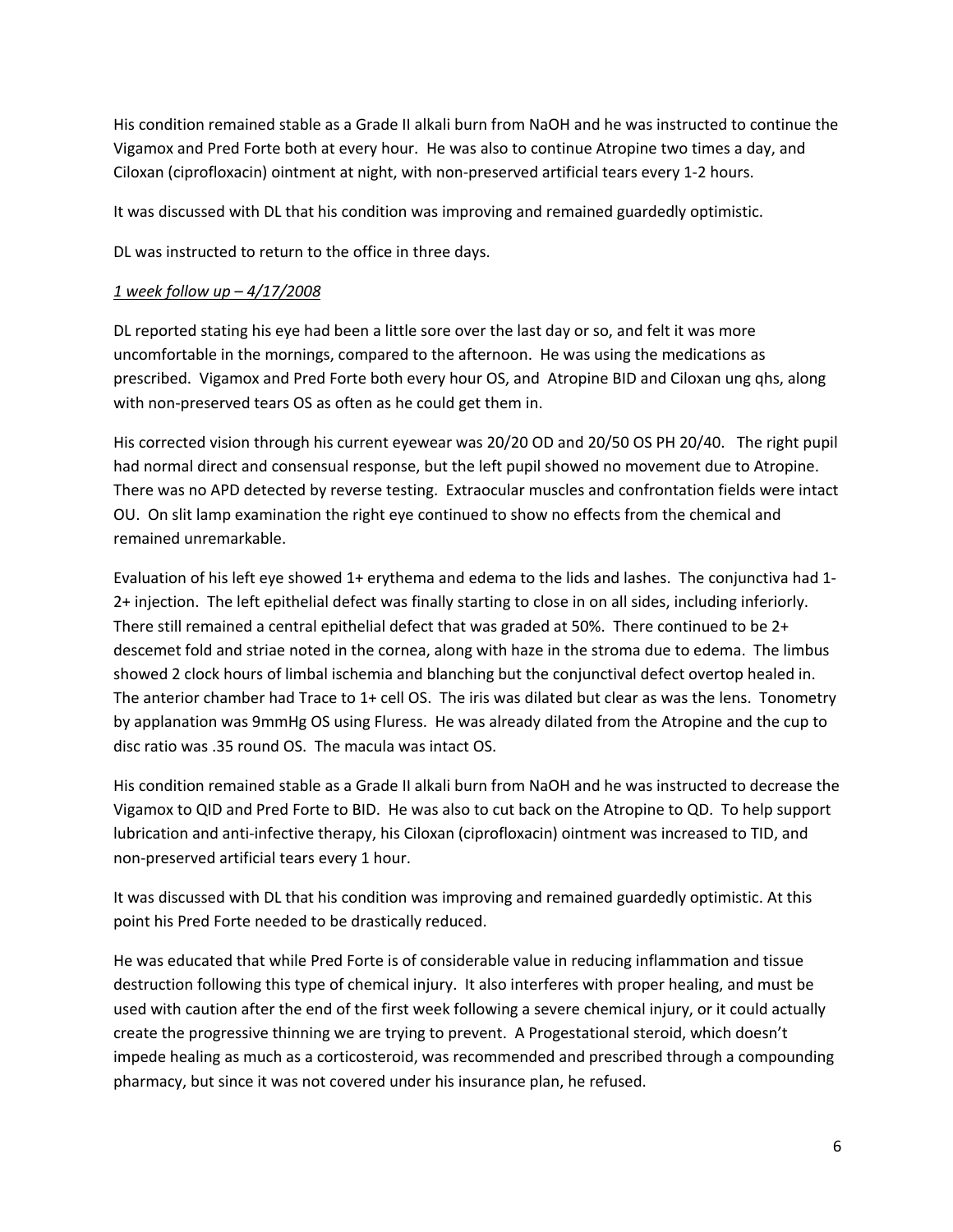DL was instructed to return to the office in three days, but reported he was going out of town for a week. Although it was discussed that this was a crucial time in his healing, and he needed to stay close to the office, he reported he need to travel for work.

DL returned to the office in 8 days.

### *2 week follow up – 4/25/2008*

DL reported stating he was unable to come in sooner and needed to go out of town. He felt his vision has been improving but was running out of medications. He was using the medications as prescribed. Vigamox QID, Pred Forte BID, Atropine QD and Ciloxan ung TID, along with non-preserved tears q1h OS.

His corrected vision through his current eyewear was 20/20 OD and 20/80 OS PH 20/50. The right pupil had normal direct and consensual response, but the left pupil showed no movement due to Atropine. There was no APD detected by reverse testing. Extraocular muscles and confrontation fields were intact OU. On slit lamp examination the right eye continued to show no effects from the chemical and remained unremarkable.

Evaluation of his left eye showed trace erythema and edema to the lids and lashes. The conjunctiva had 1+ injection. The left epithelial defect had almost completely healed in. There still remained a tiny central area that stained with fluorescein and was graded at 1%. There continued to be 2+ descemet fold and striae noted in the cornea, along with haze in the stroma due to edema. The limbus showed 2 clock hours of limbal ischemia and blanching but no conjunctival defect. The anterior chamber view was still hazy but appeared to be free of cell. The iris was dilated but clear as was the lens. Tonometry by applanation was 20 mmHg OS using Fluress. He was already dilated from the Atropine and the cup to disc ratio was .35 round OS. The macula was intact OS.

It was discussed with DL that his condition was improving and that he should feel more optimistic about his recovery. He had made it past the critical two week period without a stromal melt, and had almost completely re-epithelized.

His condition was upgraded to improving Grade II alkali burn from NaOH and he was instructed to continue the Vigamox at QID, Pred Forte BID and Atropine QD. As well as the Ciloxan ointment TID and non-preserved artificial tears every 1 hour.

DL was instructed to return to the office in one week. He was again going out of town and would do his best to be back in a week.

DL returned to the office in 10 days.

# *3 ½ week follow up – 5/5/2008*

DL reported stating his vision has been improving but feeling dry. He also reported some light sensitivity but felt this was improving as well. He was using the medications as prescribed. Vigamox QID, Pred Forte BID, Atropine QD and Ciloxan ung TID, along with non-preserved tears q1h OS.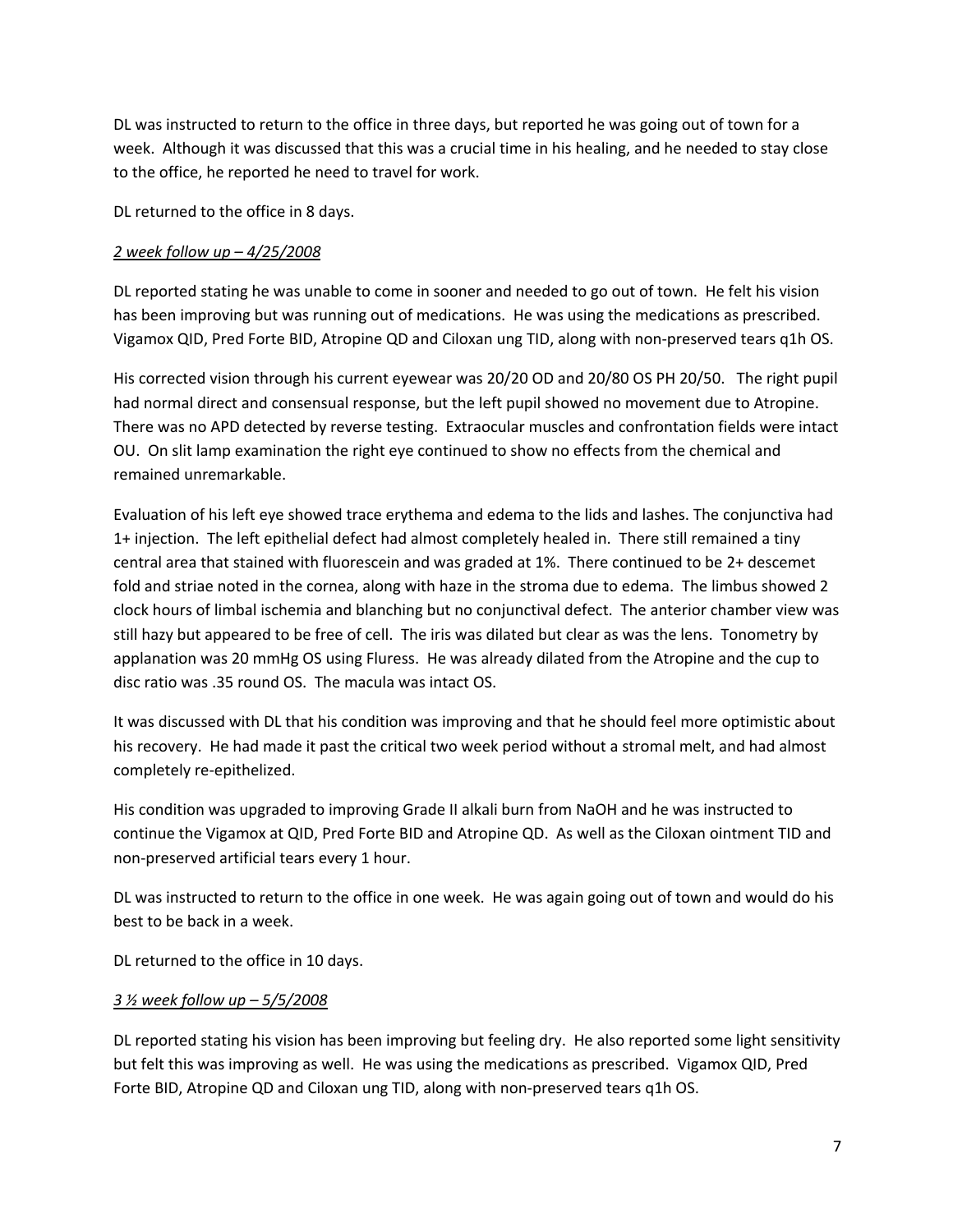His corrected vision through his current eyewear was 20/20 OD and 20/60 OS PH 20/25. The right pupil had normal direct and consensual response, but the left pupil showed no movement due to Atropine. There was no APD detected by reverse testing. Extraocular muscles and confrontation fields were intact OU. On slit lamp examination the right eye continued to show no effects from the chemical and remained unremarkable.

Evaluation of his left eye showed trace erythema and resolved edema to the lids and lashes. The conjunctiva had Tr-1+ injection. The left epithelial defect had finally completely healed in. There was some superficial punctate keratitis but no defect. There was 1+ descemet fold, but he still had haze in the stroma. The limbus was starting to show signs of vascularization over the previously blanched areas and there was no conjunctival defect. The anterior chamber remained free of cell. The iris was dilated but clear as was the lens. Tonometry by applanation was 20 mmHg OS using Fluress. He was already dilated from the Atropine and the cup to disc ratio was .35 round OS. The macula was intact OS.

It was discussed with DL that his condition was continuing to improve and looked very optimistic. He was continuing to heal as hoped, and has not shown any signs of a corneal melt or IOP spike, and he showed no signs of ocular adnexa sequelae.

His condition was stable at an improving Grade II alkali burn from NaOH, and he was instructed to discontinue the Vigamox and Atropine, but continue the Ciloxan ointment TID and non-preserved artificial tears every 1 hour. Since his epithelial defect had finally healed in, and his acute risk of a stromal melt had passed, the Pred Forte was increased to QID to help deter scarring of his stroma. The non-preserved artificial tears were continued every 1-2 hours to help with his dryness, but he was educated that this could be a long term side effect, and that he may need to consider additional treatment options for it in the future (ie, punctual plugs, Restasis ophthalmic emulsion, etc).

DL was instructed to return to the office in 10 days.

# *5 ½ week follow up – 5/15/2008*

DL reported stating his eye was starting to feel much better but still has a little dryness, especially in the morning. He was using the medications as prescribed. Pred Forte QID, Ciloxan ung TID, along with nonpreserved tears q2h OS.

His corrected vision through his current eyewear was 20/20 OD and 20/40 OS PH 20/25. The pupils were equal round and reactive to light and showed no afferent pupillary defect. Extraocular muscles and confrontation fields were intact OU. On slit lamp examination the right eye continued to show no effects from the chemical and remained unremarkable.

Evaluation of his left eye showed trace erythema to the lids and lashes. The conjunctiva had trace injection. The epithelium continued to remain intact but there was 2+ superficial punctate keratitis. The descemet fold was less at trace-to-1+, but there was still haze in the stroma. The limbus continued to show signs of vascularization over the previously blanched areas and there was no conjunctival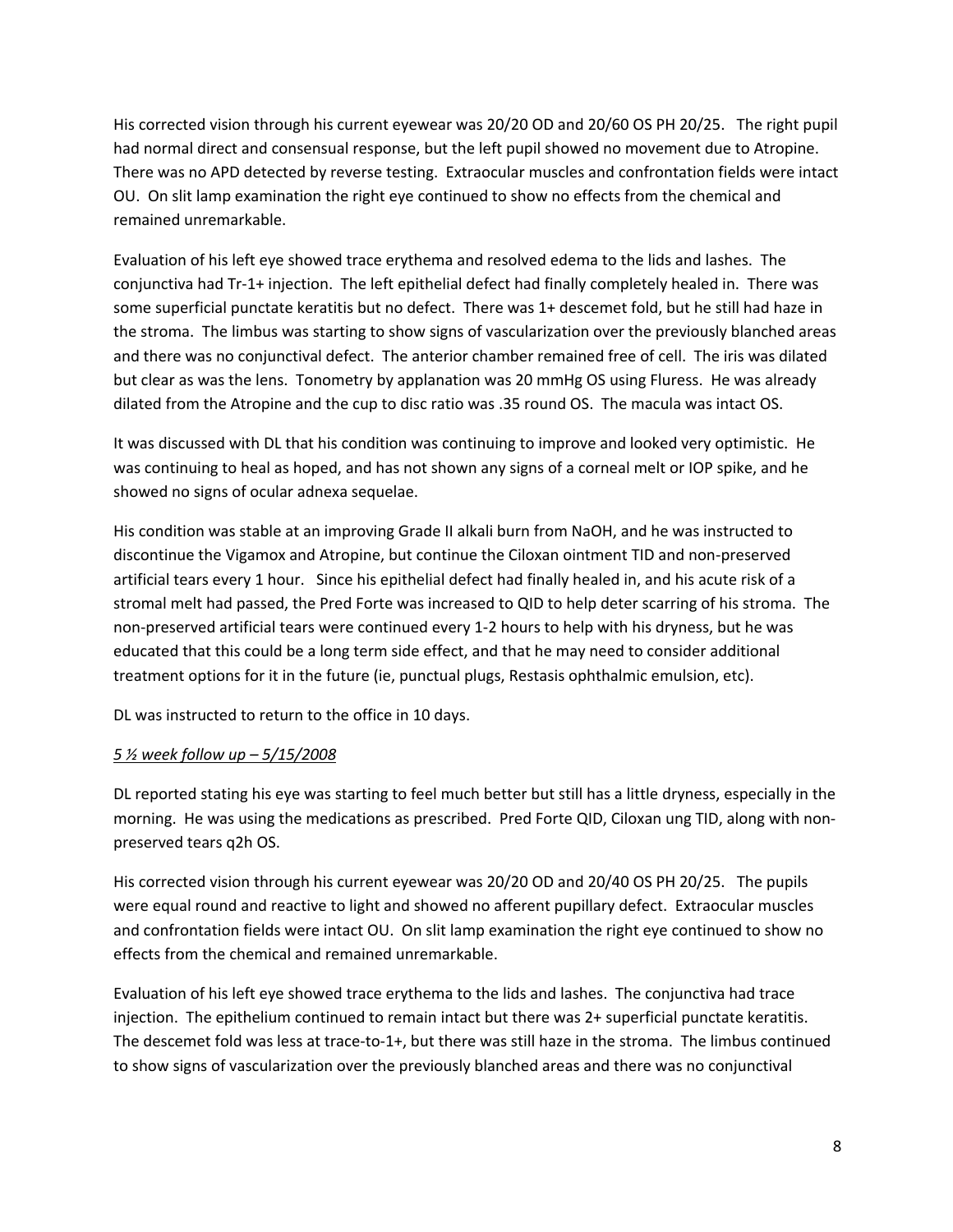defect. The anterior chamber remained free of cell. The iris was clear as was the lens. Tonometry by applanation was 20 mmHg OS using Fluress.

It was discussed with DL that his condition was continuing to improve and looked very optimistic. His more serious issues are behind him, but his dryness may be persistent or a byproduct of a month and a half of copious topical medications, etc.

His Grade II alkali burn from NaOH was resolving. He was instructed to discontinue the Ciloxan ointment and replace it with Refresh PM ointment TID. His Pred Forte was cut to BID for two weeks then QD for two additional weeks and then discontinued. The non-preserved artificial tears were continued every 1- 2 hours.

DL was instructed to return to the office in 4 weeks.

## *9 week follow up – 6/9/2008*

DL reported stating he felt his vision had improved a lot over the last month. He was using the medications as prescribed and had tapered off the Pred Forte. He was currently taking Refresh PM ointment TID along with non-preserved tears q2-4h OS.

His corrected vision through his current eyewear was 20/20 OD and 20/25 OS PH 20/20. The pupils were equal round and reactive to light and showed no afferent pupillary defect. Extraocular muscles and confrontation fields were intact OU. On slit lamp examination the right eye continued to show no effects from the chemical and remained unremarkable. Manifest refraction OS -1.25 -0.75 x 098 20/20 (almost a diopter shift in myopia).

Evaluation of his left eye showed almost normal appearing lids, lashes and conjunctiva. The epithelium continued to remain intact and there was trace-to-1+ superficial punctate keratitis. The descemet fold was gone, but there was still haze in the inferior nasal stroma. The limbus continued to show signs of vascularization over the previously blanched areas and there was no conjunctival defect. The anterior chamber remained free of cell. The iris was clear as was the lens. Tonometry by applanation was 19 mmHg OS using Fluress.

It was discussed with DL that his condition was continuing to improve, and he was pleased with the outcome. He was educated that he does appear to have some residual scarring of his cornea, but it was not affecting his vision and may continue to improve over time. His spectacle Rx has also changed, but he would wait to update it, to be sure the increased myopia was permanent.

His Grade II alkali burn from NaOH was resolving nicely. He continued the Refresh PM ointment TID, and non-preserved artificial tears every 2-4 hours.

DL was instructed to return to the office in 6 weeks.

*3 month follow up – 7/14/2008*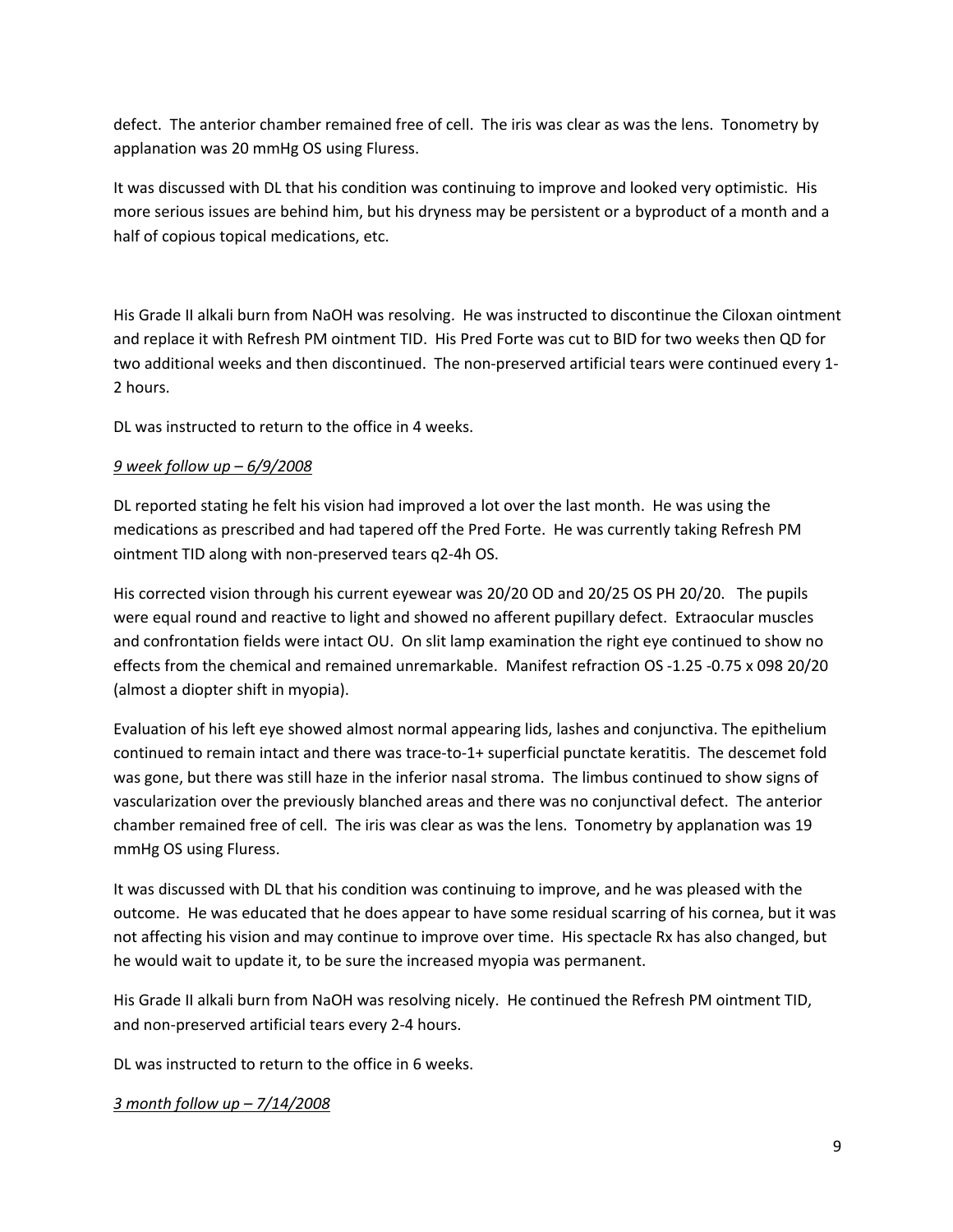DL reported stating he felt things have been going well with his eyes. The left one still felt dry on occasion, but he is using the Refresh PM ointment only at night and non-preserved tears 3-4x a day OS.

His corrected vision through his current eyewear was 20/20 OD and 20/25+ OS PH 20/20. The pupils were equal round and reactive to light and showed no afferent pupillary defect. Extraocular muscles and confrontation fields were intact OU. Manifest refraction OD +1.00 -0.75 x 168 20/20, OS -0.50 -1.25 x 094 20/20 +2.25 add OU (closer to his original rx OS). Atlas topography showed K's OD 43.87 @ 180, 44.50 @ 090; OS 44.25 @094, 45.37 @004 along with a central flattening inferiorly over scarred area OS.

On slit lamp examination the right eye continued to show no effects from the chemical and remained unremarkable. His left cornea still showed areas of punctate keratopathy, but less stromal scarring OS. The limbus continued to show signs of vascularization over the previously blanched areas and there was no conjunctival defect. The anterior chamber remained free of cell. The iris was clear as was the lens. Tonometry by applanation was 16mmHg OD, 14 mmHg OS using Fluress. The cup to disc ratio was .35 round OU. The macula was intact OS.

It was discussed with DL that he was stable, and both he and his doctor were pleased with the outcome. He was educated that the residual scarring of the cornea was improving, and the change in his spectacle Rx was less, and that he was actually seeing quite well out of his current pair of glasses.

His long term prognosis was also discussed, and although it appears favorable, he is still at risk of developing glaucoma, and he will most likely continue to have persistent dry eye issues due to loss of the limbal stem cells, and may potentially have other ocular sequelae that cannot be predicted. He should follow up in 3 months (6 months post injury) and then yearly.

# *Long Term Outcome 2013*

The patient has been seen yearly since the trauma occurred in 2008 and continues to do well. He does have persistent dry eye complaints, but this is normal and he understands the outcome could have been much worse. He was lucky in that he received attention immediately following the trauma, and irrigated appropriately on site, and at the urgent care clinic. We also did our best to suppress the more intense second wave of inflammation by treating him aggressively for the first week, and I feel we did our part to help prevent a stromal melt. He has also been fortunate long term because he has not developed an IOP spike, or had any other ocular sequelae.

Although this patient was seen in 2008, if I were to see them today, there is a couple of things I would do differently. First, I would have placed a sutureless amniotic membrane, most likely a Prokera Classic, on the eye within the first 24 hours. Their ease of use, and ability to utilize chair side, make them an excellent adjunct for the chemical injury patient. I may have also used Durezol instead of Pred Forte every hour to help get an added anti-inflammatory effect from both the medication and membrane (but insurance coverage may have dictated otherwise with this patient). Another option we may utilize now would also be autologous vs. umbilical cord serum. Both have merit for the chemical injury patient, and if we can make work with the logistics around obtaining it in our area, we typically do.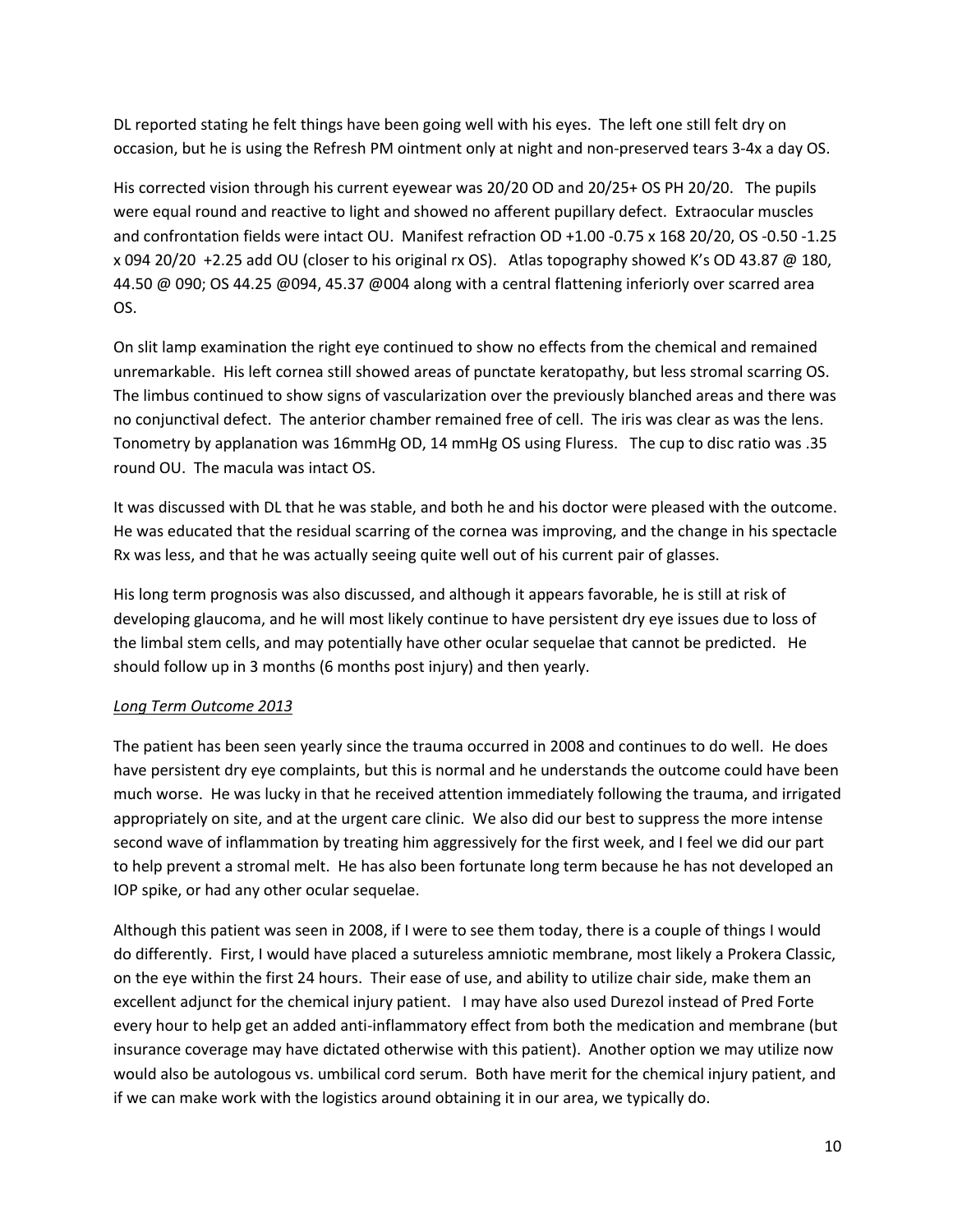| <b>Follow</b><br>$\mathbf{u} \mathbf{p}$<br>visits<br><b>OS</b> | 4/10<br>(initial<br>visit)             | 4/11<br>$(1$ day<br>F/U)                             | 4/12<br>$(2)$ day<br>F/U)                           | 4/14<br>$(4$ day<br>F/U)                             | 4/17<br>(1 week<br>F/U)                    | 4/25<br>(2 week<br>F/U                 | 5/5<br>$(3 \frac{1}{2} week)$<br>F/U)                 | 5/15<br>(5 % week<br>F/U)              | 6/9<br>(9 week<br>F/U                     | 7/14<br>(3 month<br>F/U |
|-----------------------------------------------------------------|----------------------------------------|------------------------------------------------------|-----------------------------------------------------|------------------------------------------------------|--------------------------------------------|----------------------------------------|-------------------------------------------------------|----------------------------------------|-------------------------------------------|-------------------------|
| Visual<br>Acuity                                                | 20/100<br>PH<br>20/40                  | 20/50<br>PH<br>20/25                                 | 20/70<br>PH<br>20/40                                | 20/80<br>PH<br>20/40                                 | 20/50<br>PH<br>20/40                       | 20/80 PH<br>20/50                      | 20/60 PH<br>20/25                                     | 20/40 PH<br>20/25                      | 20/25<br>PH<br>20/20                      | <b>MR</b><br>20/20      |
| Lids $/$<br>Lashes                                              | $2 - 3 +$<br>Erythe<br>ma and<br>edema | $2 - 3 +$<br>Erythe<br>ma<br>and<br>edem<br>a        | $1 - 2 +$<br>Erythe<br>ma<br>and<br>edem<br>a       | $1 - 2 +$<br>Erythe<br>ma and<br>$1+$<br>edema       | $1+$<br>Erythem<br>a and<br>edema          | <b>Tr</b><br>Erythema<br>and<br>edema  | <b>Tr</b><br>Erythema<br>and no<br>edema              | <b>Tr</b><br>Erythema                  | Normal                                    | Normal                  |
| Conj                                                            | $2 - 3 +$<br>injectio<br>n             | $2 - 3 +$<br>injecti<br>on                           | $2 - 3 +$<br>injecti<br>on                          | $2 - 3 +$<br>injectio<br>n                           | $1 - 2 +$<br>injectio<br>n                 | $1+$<br>injection                      | $Tr-1+$<br>injection                                  | <b>Tr</b><br>injection                 | Normal                                    | Normal                  |
| Cornea                                                          | 95%<br>epi<br>defect,<br>Haze          | 100%<br>epi<br>defect<br>Haze,<br>$2 - 3 +$<br>folds | 90%<br>epi<br>defect<br>Haze,<br>$2 - 3 +$<br>folds | 75%<br>epi<br>defect,<br>Haze,<br>$2 - 3 +$<br>folds | 50% epi<br>defect,<br>Haze,<br>$2 +$ folds | 1% epi<br>defect,<br>Haze,<br>2+ folds | 0% epi<br>defect,<br>Haze,<br>1+ folds,<br><b>SPK</b> | Haze, Tr-<br>$1+$ folds,<br><b>SPK</b> | Haze/<br>scar, No<br>folds,<br><b>SPK</b> | Haze/<br>scar, SPK      |
| Limbal<br>Ischemi<br>a                                          | 2 <sub>2</sub><br>clock<br>hours       | 2 <sub>2</sub><br>clock<br>hours                     | 2 <sub>2</sub><br>clock<br>hours                    | 2 clock<br>hours                                     | 2 clock<br>hours                           | 2 clock<br>hours                       | 2 clock<br>hours                                      | 2 clock<br>hours                       | 2 clock<br>hours                          | 2 clock<br>hours        |
| Ant Ch                                                          | $1 +$ cell                             | $1 +$ cell                                           | $1+$ cell                                           | $1+$ cell                                            | $Tr-1+$<br>cell                            | D/Q                                    | D/Q                                                   | D/Q                                    | D/Q                                       | D/Q                     |
| Iris $/$<br>Lens                                                | clear                                  | clear                                                | clear                                               | clear                                                | clear                                      | clear                                  | clear                                                 | clear                                  | clear                                     | Clear                   |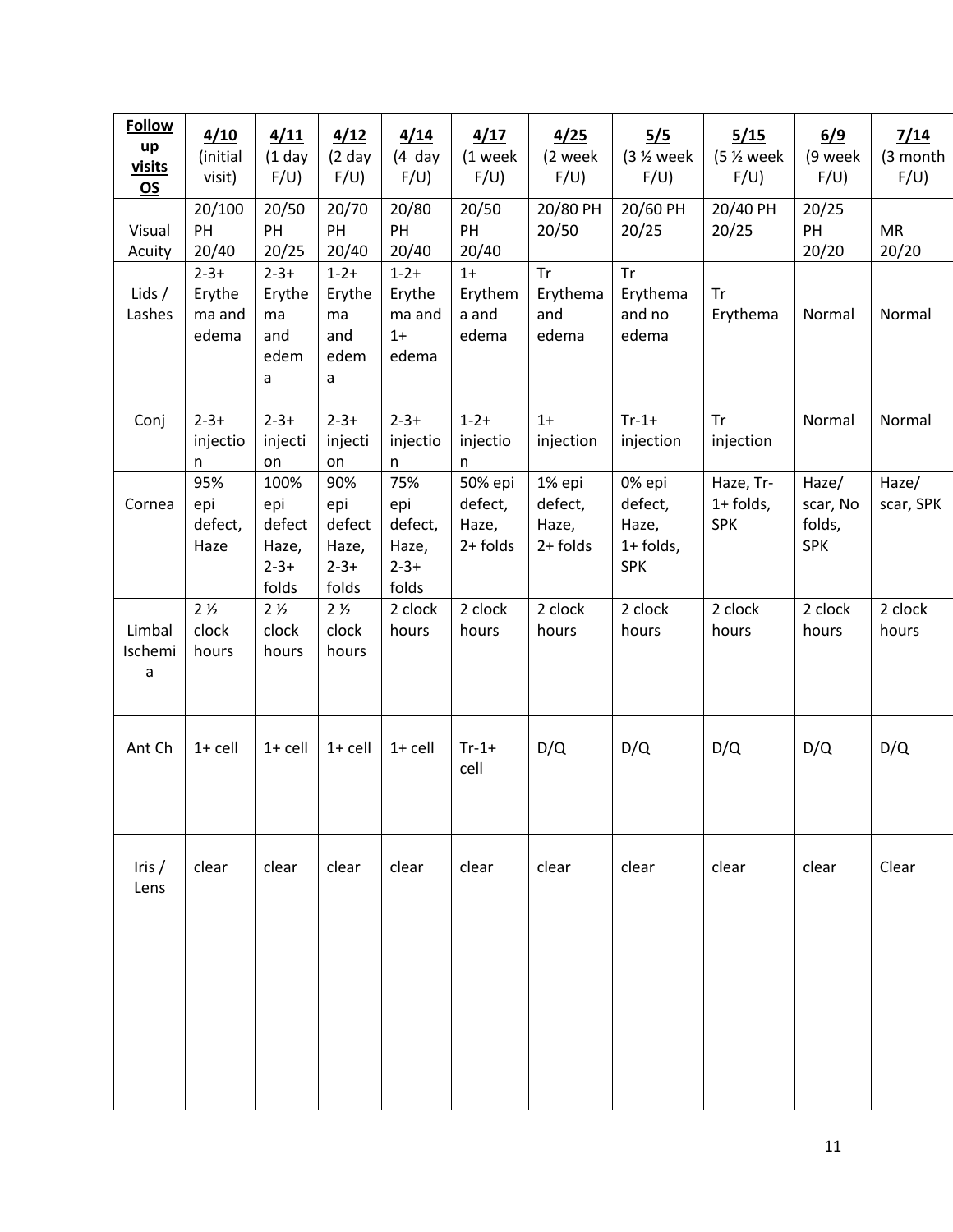| <b>Follow</b><br>$\mathbf{u} \mathbf{p}$<br>visits<br><b>OS</b> | 4/10<br>(initial<br>visit)                                             | 4/11<br>$(1$ day<br>F/U                               | 4/12<br>$(2)$ day<br>F/U                                    | 4/14<br>$(4$ day<br>F/U)               | 4/17<br>(1 week<br>F/U)         | 4/25<br>(2 week<br>F/U)                      | 5/5<br>$(3 \frac{1}{2} week)$<br>F/U) | 5/15<br>$(5 \frac{1}{2} week)$<br>F/U)                     | 6/9<br>(9 week<br>F/U                      | 7/14<br>(3 month<br>F/U)           |
|-----------------------------------------------------------------|------------------------------------------------------------------------|-------------------------------------------------------|-------------------------------------------------------------|----------------------------------------|---------------------------------|----------------------------------------------|---------------------------------------|------------------------------------------------------------|--------------------------------------------|------------------------------------|
| Plan                                                            | Vigamo<br>x Q2h                                                        | Vigam<br><b>OX</b><br>Qh1h                            | Vigam<br><b>OX</b><br>Qh1h                                  | Vigamo<br>x Qh1h                       | Vigamox<br><b>QID</b>           | Vigamox<br><b>QID</b>                        | D/C<br>Vigamox                        | Taper                                                      |                                            |                                    |
|                                                                 | Pred<br>Forte<br>Q1h                                                   | Pred<br>Forte<br>Q1h                                  | Pred<br>Forte<br>Q1h                                        | Pred<br>Forte<br>Q1h                   | Pred<br>Forte<br><b>BID</b>     | Pred<br>Forte<br><b>BID</b>                  | Pred<br>Forte<br><b>QID</b>           | Pred Forte<br><b>BID</b> x<br>2wks,<br>then QD<br>for 2wks |                                            |                                    |
|                                                                 | Atropin<br>e BID                                                       | Atropi<br>ne BID                                      | Atropi<br>ne BID                                            | Atropin<br>e BID                       | Atropin<br>e QD                 | Atropine<br>QD                               | D/C<br>Atropine                       | and D/C                                                    |                                            |                                    |
|                                                                 | Ciloxan<br>Ung<br>QHS                                                  | Ciloxa<br>n Ung<br>QHS                                | Ciloxa<br>n Ung<br>QHS                                      | Ciloxan<br>Ung<br>QHS                  | Ciloxan<br>Ung TID              | Ciloxan<br>Ung TID                           | Ciloxan<br>Ung TID                    | D/C<br>Ciloxan<br>Ung                                      |                                            |                                    |
|                                                                 | Non-<br>preserv<br><b>Tears</b><br>Q1h                                 | Non-<br>preser<br>$\mathsf{v}$<br><b>Tears</b><br>Q1h | Non-<br>preser<br>$\mathsf{v}$<br>Tears<br>Q <sub>1</sub> h | Non-<br>preserv<br><b>Tears</b><br>Q1h | Non-<br>preserv<br>Tears<br>Q1h | Non-<br>preserv<br>Tears<br>Q <sub>1</sub> h | Non-<br>preserv<br>Tears Q1-<br>2h    | Non-<br>preserv<br>Tears Q1-<br>2 <sub>h</sub>             | Non-<br>preserv<br><b>Tears</b><br>$Q1-2h$ | Non-<br>preserv<br>Tears Q4-<br>6h |
|                                                                 | Topical<br>Citrate<br>and<br>Ascorb<br>ate QID<br>(pt<br>never<br>got) |                                                       |                                                             |                                        |                                 |                                              |                                       | Add -<br>Refresh<br>PM ung<br><b>TID</b>                   | Refresh<br>PM ung<br><b>TID</b>            | Refresh<br>PM ung<br>QHS           |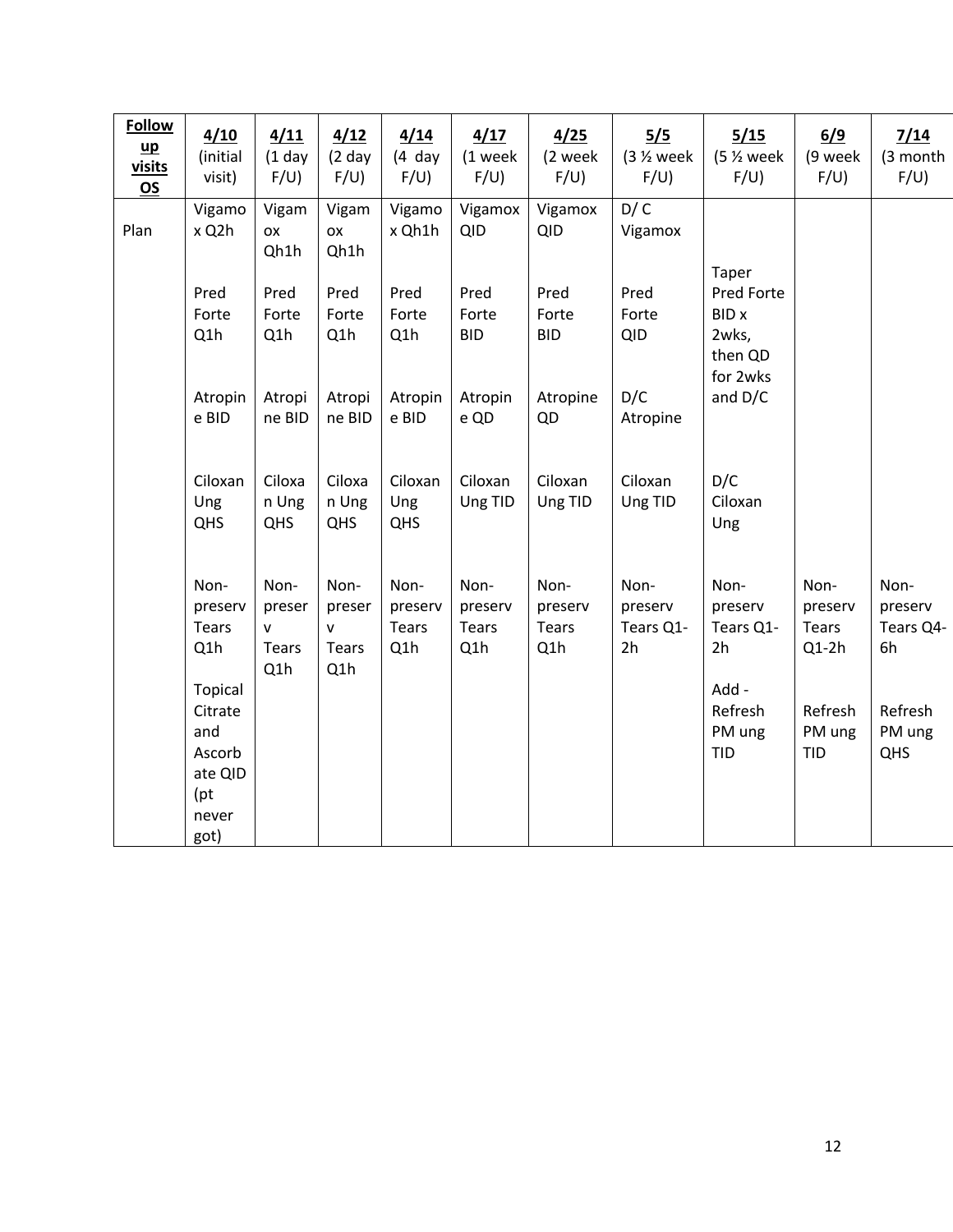#### **Etiology of Chemical Burns**

The incidence of chemical burns is 30 per 10,000 employees in the workforce, with the significant majority (82-90%) occurring in men.<sup>1,2,3</sup> The visual impact of chemical injuries is magnified in this population as they generally occur in patients in the prime of their life (16-45 years old). Alkali agents are twice as likely to be the causative agent of chemical burns compared to acids. Ninety percent of chemical burns are accidental, and 10% are intentional and are usually a result of assault. Two-thirds of chemical injuries occur in the workplace, while one-third occur in the home and a very small percentage are school based. Most workplace injuries occur at construction sites, chemical plants, and machine factories. Eye injuries account for 4-7% of all workplace injuries, but 84% of all eye injuries in the workplace are chemical burns. While safety goggles are helpful at home, they do very little to prevent the high impact and pressure of a chemical splashed in the workplace.<sup>2</sup> Fortunately, most chemical injuries are mild and have a good prognosis.

#### **Anatomy**

The corneal epithelium plays an important role in maintaining the smoothness of the optical surface, helping to prevent micro-organisms from infecting deeper tissue, keeping the stroma dehydrated, and regulating the metabolic activity of the stromal keratocytes. It is made up of 5-6 layers of nonkeratinized stratified squamous cells which are free of goblet cells. It rapidly renews itself and loses its surface cells into the tear film every 4-6 days.<sup>1</sup> Normal corneal epithelium is maintained by continuous circumferential and centripetal movement of peripheral corneal epithelium toward the visual axis. This balances the apoptosis and cellular loss resulting from anterior movement of basal epithelial cells to the surface and into the tear film.

At the limbus, the epithelium will thicken to approximately 10 cell layers thick, and in the perilimbal conjunctiva, the ridges that are found perpendicular to the cornea are known as the *limbal palisades of Vogt*. These ridges make up the basal cell layer and lay protected deep in a thickened sheet of epithelial cells that contain a rich blood supply. This is where the limbal stem cells reside.<sup>1</sup> The limbal stem cells mediate corneal repair and renewal, are self-renewing and can proliferate indefinitely to survive the duration of the host's life. They also act as a barrier to conjunctival epithelial cells and prevent them from migrating on to the corneal surface.<sup>1</sup> Human limbal stem cells can be identified both in vivo and in vitro, through their expression of the p63 transcription factor.<sup>3-4</sup> When ocular burns destroy the limbus and create a limbal stem-cell deficiency, the cornea then has to acquire its epithelium by way of the conjunctiva. This invasion of conjunctival cells leads to neovascularization, chronic inflammation and stromal scarring, with opacification and loss of vision in a process known as conjunctivalization. Regardless of the source of regenerating epithelium, the rate of migration after a chemical injury is delayed due to persistent inflammation, epithelial basement membrane damage, and degradation of basement membrane fibronectin by plasminogen activator.<sup>2</sup> Epithelial migration may be enhanced by adequate ocular lubrication, reduction of inflammation, epidermal growth factor and fibronectin. It has been well documented that a sterile ulceration is never seen in the presence of an intact epithelium.<sup>1</sup>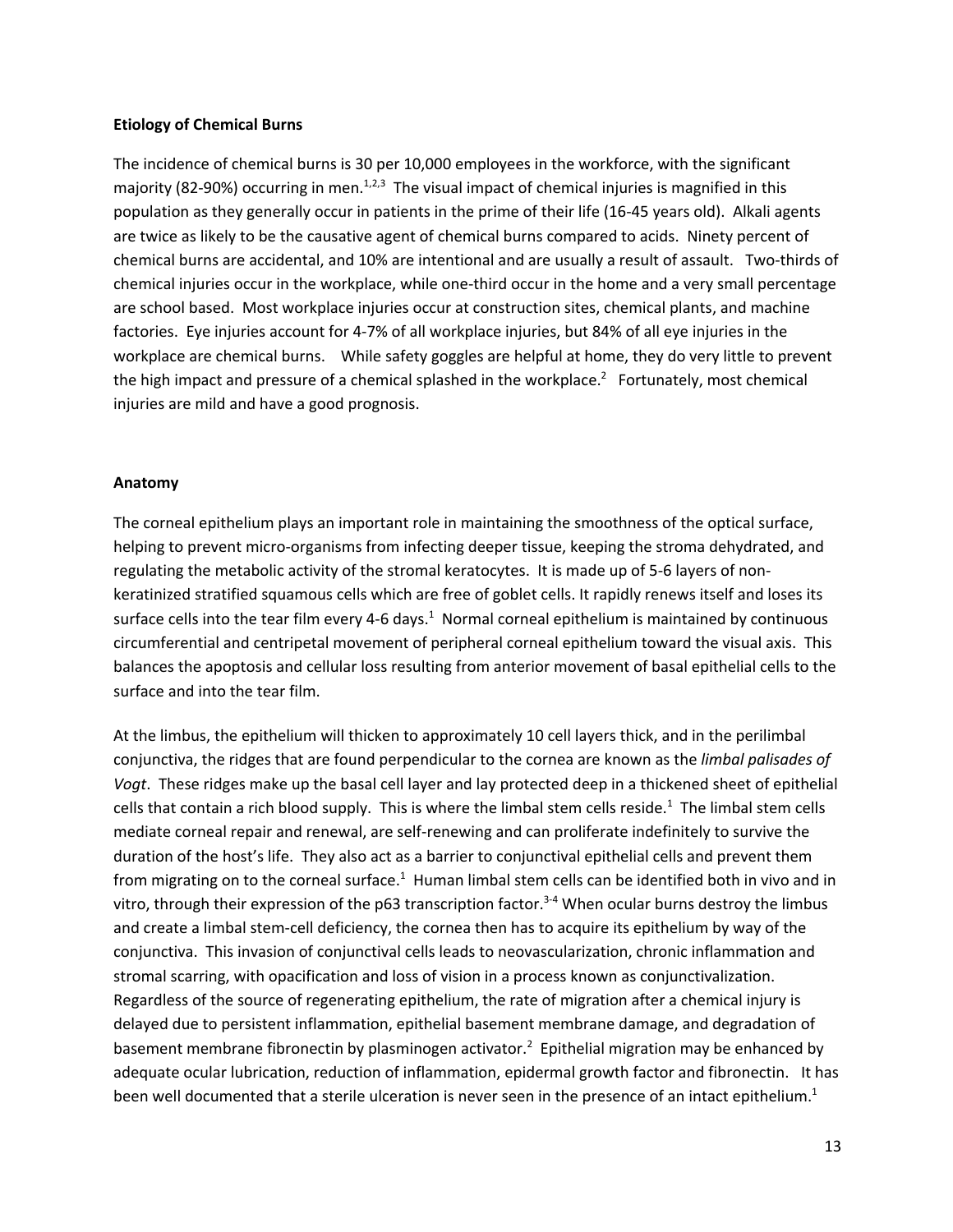An intact epithelium will effectively prevent the development of a microbial and /or sterile ulceration (non-microbial).

The stroma of the cornea is made up of 80% collagen and numerous keratocytes. Keratocytes are pluripotent cells of neuroectodermal origin and have the potential to function in varying capacities.<sup>1</sup> Their main function is the maintenance and regeneration of the corneal stroma. During development and repair they are capable of a wide variety of fibroblastic activity, including phagocytosis of collagen fibrils, secretion of collagen, production of glycosaminoglycan ground substance, collagenase and collagenase inhibitors. The metabolic function of the keratocytes is believed to be regulated by cytokines from the epithelium, inflammatory cells, and from other keratocytes. Keratocytes are typically static and show relatively low metabolic activity, with no appreciable synthesis of collagen or collagenase. Following injury however, keratocytes become active and are mobilized from adjacent regions to repopulate the area of injury, with migration beginning on the endothelial side. In moderately severe chemical injuries, complete repopulation may be delayed, taking as long as 14 days and may not occur at all in advanced injuries.

The conjunctival epithelium consists of two or more layers of stratified columnar epithelium with numerous goblet cells. Its role is to facilitate smooth movement of the eyelid over the cornea, help maintain normal lid-globe apposition, produce mucus essential for tear film stability, and provide vascular support to the limbus. The conjunctiva also has stem cells which are located deep in the fornix and migrate in a centripetal fashion out from the fornix to cover the bulbar and tarsal conjunctiva. They too can be compromised in an ocular burn though it is less likely.

# **Acids and Alkalis**

The logarithmic measure of hydrogen ion concentration is known as pH. Substances with a pH less than 7 are acidic and those with a pH greater than 7 are basic or alkaline. Irritants are substances that have a neutral pH, and typically cause more of a foreign body sensation than true damage. Detergents are surfactants that are neither acidic or alkali. They are categorized by the charge they carry: cationic (positive), anionic (negative), non-ionic (none), and zwitterionic (dual charge).<sup>1</sup>

Acids have a pH below 7, and irreversible damage becomes more likely the closer the offending agent's pH gets to 2.5. The corneal epithelium offers protection against weak or diluted acids by binding to corneal proteins. This creates protein coagulation that acts as a barrier against further penetration. Acid burns are often non-progressive and superficial, except when hydrofluoric acid (HF) is involved. Due to its low molecular weight and small size, the fluoride ion can readily penetrate through the stroma. It acts more like an alkali than an acid, and can cause significant anterior segment destruction.<sup>1</sup> It also has the potential to cause fatal metabolic imbalances (hypercalcemia) when there is sufficient dermal penetration, typically with as little as 2.5% body burn.<sup>7</sup> Therefore, concurrent management with the patient's primary care physician is required in cases of hydrofluoric acid burns. The most common acids to cause ocular burns are sulfuric (H<sub>2</sub>SO<sub>4</sub>), sulfurous (H<sub>2</sub>SO<sub>3</sub>), hydrofluoric (HF), acetic (CH<sub>3</sub>CO<sub>2</sub>H), chromic (H2CrO4), and hydrochloric (HCI) acids.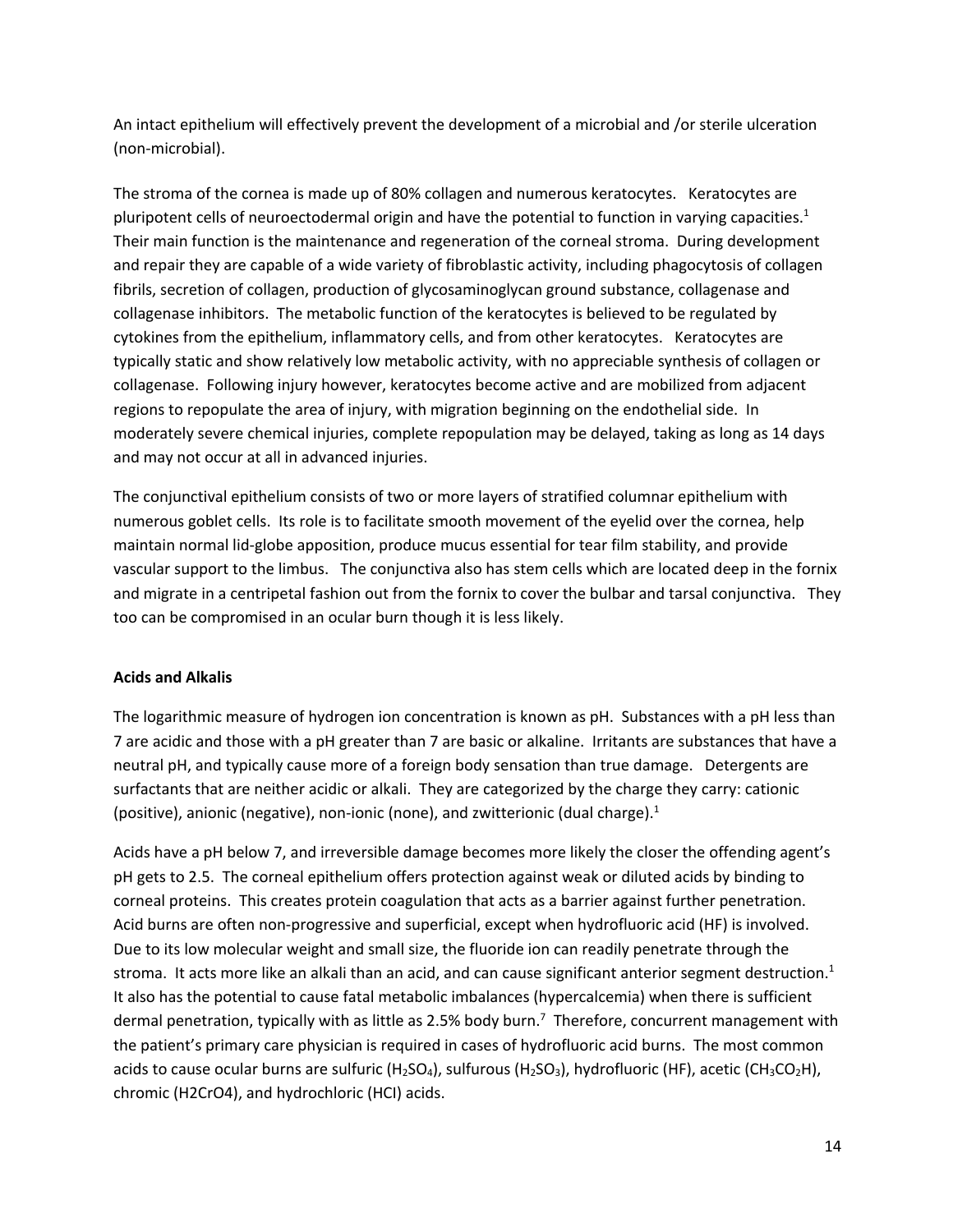Chemicals that carry a pH greater than 7 are basic or alkaline and are correlated with a much higher likelihood of ocular morbidity. As the pH rises, barriers to penetration are destroyed, allowing deeper penetration to anterior segment structures. Alkali burns penetrate the ocular structures more rapidly, are more destructive to collagen fibers, and can cause alterations to the trabecular meshwork in seconds. The most common causes of alkali injury are ammonia (NH<sub>3</sub>), lye (NaOH), potassium hydroxide (KOH), magnesium hydroxide (Mg[OH]<sub>2</sub>), and lime (Ca[OH]<sub>2</sub>). Calcium hydroxide or lime, which is found in plaster and cement, is the most common cause of alkali burns in the workplace. Ammonium hydroxide is one of the most common causes of home based injuries, and unfortunately is also the most destructive alkali and can penetrate into the anterior chamber within seconds.

One factor that will determine the success of the treatment is the penetrability of the chemical (Table 1). With acids, the agent with the slowest rate of penetration is sulfuric acid, followed by hydrocholoric acid, and sulfurous acid. Hydrofluoric acid exhibits the fastest rate of penetration. The rate of alkali penetration from slowest to fastest is calcium hydroxide, followed by potassium hydroxide, sodium hydroxide, and ammonium hydroxide.<sup>1</sup>

### **Irrigation**

The severity of chemical burn is a function of both toxicity and duration of exposure, which makes prompt irrigation the most critical step in the treatment plan. The duration of contact is directly correlated with the severity of the damage. Therefore, it is imperative to initiate flushing immediately after the eye comes in contact with a harmful substance. In addition to corneal tissue damage, some substances can change the pH of the aqueous within seconds, ultimately altering trabecular meshwork structures, leading to permanent anatomical changes.

When a patient calls to ask what they should do after exposure to an acid or alkali, they should be instructed to immediately irrigate their eyes before they do anything else. They should be directed to rinse both eyes under low pressure with the most readily available water source for a minimum of 15 minutes. Recommendations such as a sink faucet, or hose without a spray nozzle could be used under low to medium pressure. The patient could also be instructed to use the shower fully clothed to flush both eyes at the same time if needed (Table 2). If possible, another person should help hold the eyelids open while the eye is irrigated. Whatever the source of irrigation, try to keep the water tepid or at room temperature. Finally, do not delay irrigation for contact lens removal. Contacts can be removed after irrigation, and may often come out during the flushing process.

### **Exam**

Each component to the examination has a specific purpose and should begin only after irrigation has occurred and the pH has been neutralized between 7.0 and 7.2. When evaluating a chemical burn patient it is critical to inspect the fornices for residual debris. Certain chemicals such as calcium hydroxide precipitate and collect in the fornix creating a nidus for persistent damage. These crystallized precipitates keep the pH from returning to normal and have the potential to create further damage. Therefore, the pH levels should be checked every 15-20 minutes during the irrigation process.<sup>1</sup>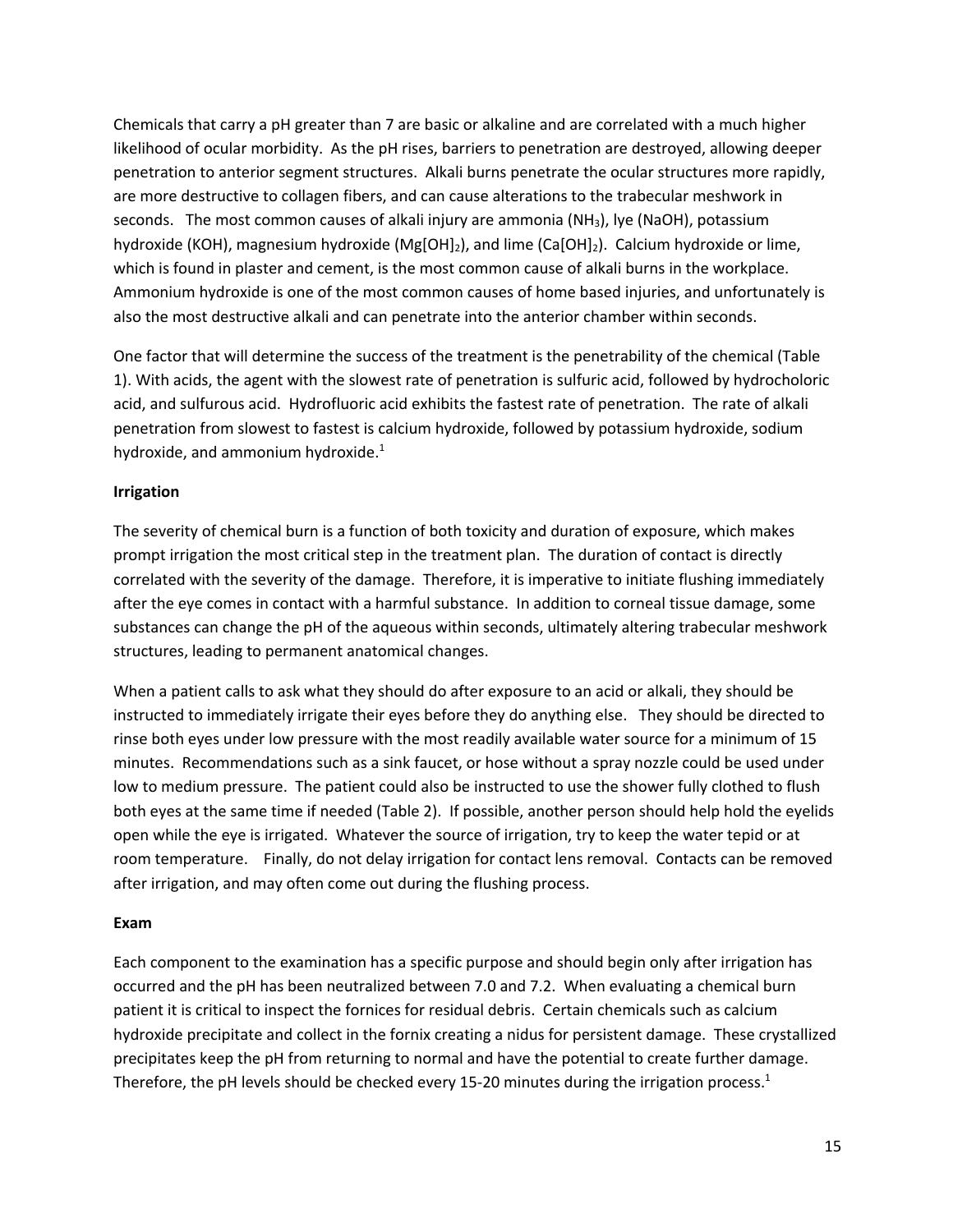When evaluating the cornea and conjunctiva, first determine the area of involvement by assessing the extent of fluorescein staining. Be careful not to underestimate as a large chemical burn can completely denude the epithelium and prevent fluorescein uptake. Also estimate the depth of corneal penetration and loss of stromal clarity by visualizing other anterior segment structures. Assess the depth of limbal involvement and conjunctival penetration by determining the presence or absence of limbal ischemia. Blanching of vessels at the limbus is a sign of ischemia and cell death and should be measured in clock hours of involvement.

A measurement of intraocular pressure, preferably with a tonopen, must be acquired. Chemical injuries have the potential to create an acute pressure spike due to trabecular meshwork alterations and needs to be monitored throughout treatment.

Finally, if the patient is aware of the offending agent, both the Material Safety Data Sheet (www.msdsonline.com) and poison control center (www.aapcc.org) offer a wealth of information about the toxicity of the substance. Here you can find the chemical's pH, and other factors that may be beneficial while developing a treatment regimen.

## **Classification**

Several classification systems exist to categorize the extent of chemical injuries. The most widely used is based on the Roper-Hall system which divides injuries into four grades (Table 3, Figure 1-4), each with increasing severity based upon corneal appearance and extent of limbal ischemia. $4-6$ 

Grade I - Limbal stem cells are not affected and ischemia is not present. There will be a large epithelial defect but the underlying cornea will remain clear. The prognosis for full recovery of normal corneal appearance and function is excellent.

Grade II - Partial limbal ischemia is present affecting less than ⅓ of the limbus. The cornea may be hazy but anterior segment structures are typically visible. The prognosis is favorable but persistent epithelial dysfunction can be present along with conjunctivalization.

Grade III - Extensive limbal ischemia is present involving ⅓ to ½ of the limbus. Most of the limbal stem cells are damaged, and stromal haze will limit the visualization of iris and lens. The prognosis in Grade III is guarded, and surgery may be required for visual rehabilitation and recovery.

Grade IV - Greater than  $\frac{1}{2}$  of the limbus is ischemic along with complete loss of the corneal epithelium. There is also loss of proximal conjunctival epithelium. The cornea will appear porcelainized, and its opaqueness will not allow for views of other anterior segment structures. The prognosis is extremely poor and the extent of tissue damage, more specifically limbal stem cell death, increases the likelihood of significant ocular morbidity.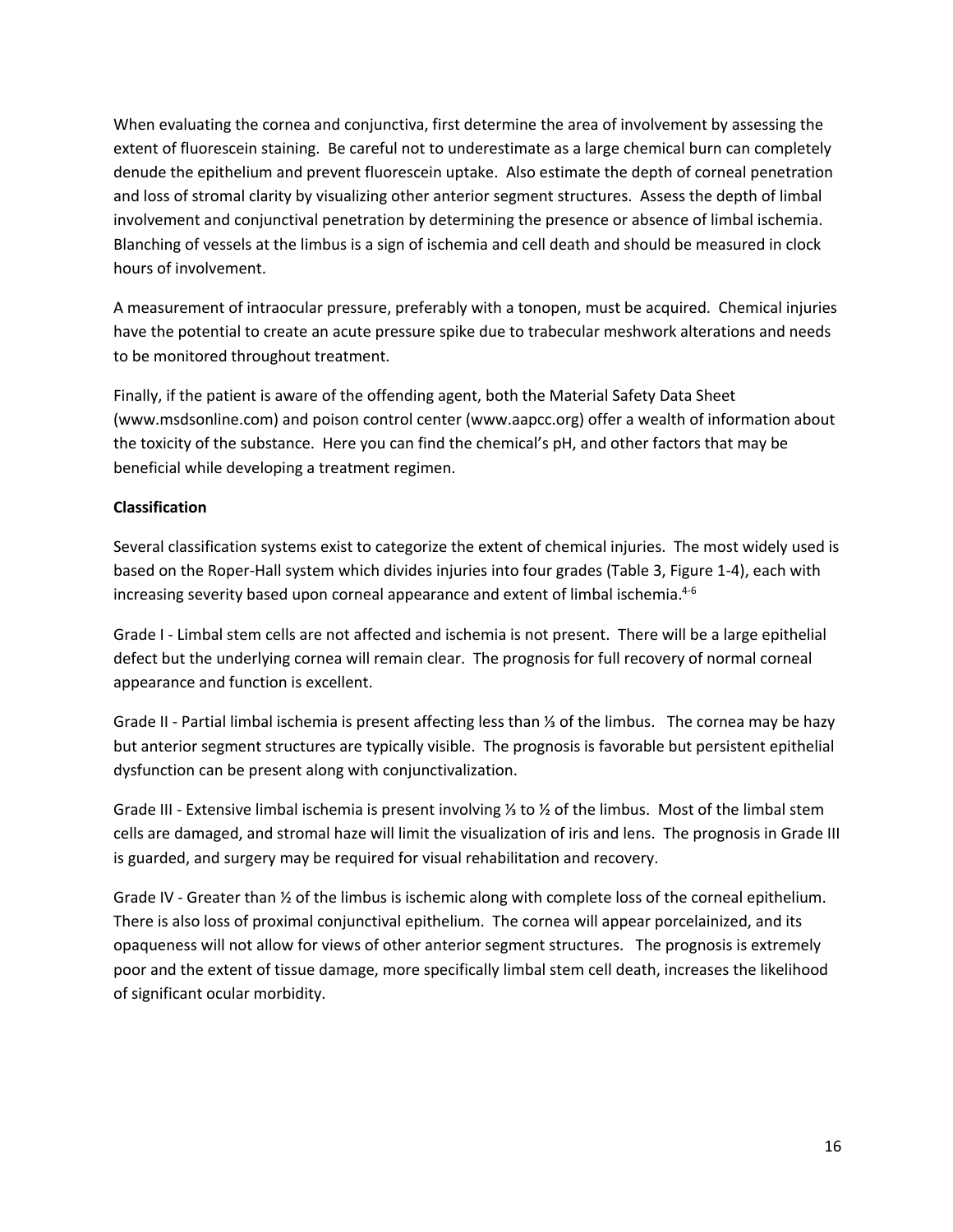### **Phases of recovery**

McCulley et al divided the clinical course into several distinct phases. $1,2,7$  In each phase, multiple events occur as the cornea attempts to repair itself. These include epithelial regrowth and migration, collagen synthesis and degradation, and activation and migration of keratocytes. $1,2,7$ 

Acute phase (Day 0-7) - Re-epithelialization begins if there are sufficient limbal stem cells. Treatment efforts are directed at encouraging epithelial migration, controlling inflammation, and avoiding topical medications and bandage contact lenses that may be damaging to the fragile epithelium. Keratocyte activation also starts during this phase, allowing the initiation of collagen synthesis with little or no collagen breakdown.

Intermediate phase (Day 7-21) - Epithelial migration continues. Grade I injuries are typically reepithelialized, but Grade II will most likely have persistent epithelial defects. Grades III-IV will have minimal to no re-epithelialization. Keratocytes will continue to function during this phase to repair the damage to the stroma, but activity from collagenases peak and concurrently start to break down collagen. Treatment during this phase attempts to maximize collagen synthesis and minimize collagenase activity.

Late repair phase (After day 21) – Grade I will typically have a normal corneal surface re-established. Grade II will have focal limbal stem cell loss and focal conjunctivalization. Grade III shows delayed reepithelialization and the cornea may become repopulated with conjunctival epithelium. Grade IV will continue

### **Inflammation Control**

Chemical injuries have two waves of inflammation that occur following the trauma.<sup>1,2</sup> The first wave occurs within 12-24 hours and little can be done to prevent it. It is brought about by blood elements from the injured conjunctiva and uvea, necrotic tissue, and chemotaxis. The second and more destructive wave of inflammation typically begins at day 7 and peaks when corneal repair and degradation are maximal, usually between days 14-21. Aggressive treatment of the first wave and preventative treatment of the second wave with high dose corticosteroids and other antiinflammatories will help minimize inflammation and hopefully prevent a corneal melt. While corticosteroids are of considerable value in reducing inflammation and tissue destruction following a chemical injury, they interfere with keratocyte migration and collagen synthesis and must be used with caution after the end of the first week following a severe chemical injury. The key is to successfully maximize the corticosteroids' anti-inflammatory effects during the first 7-10 days while the risk-benefit ratio is more favorable and then dramatically cut back.<sup>1,2</sup> Progestational steroids can be used throughout because they only have a minimal effect on keratocyte function and can be used with relative safety in the management of an acute chemical injury. Keratocyte synthesis of collagen may also be compromised by deficient levels of ascorbate in the aqueous following a severe chemical injury. Deficiency of anterior chamber ascorbate following experimental chemical injuries result in morphological abnormalities in collagen-synthesizing fibroblasts and corneal ulceration and perforation.1,2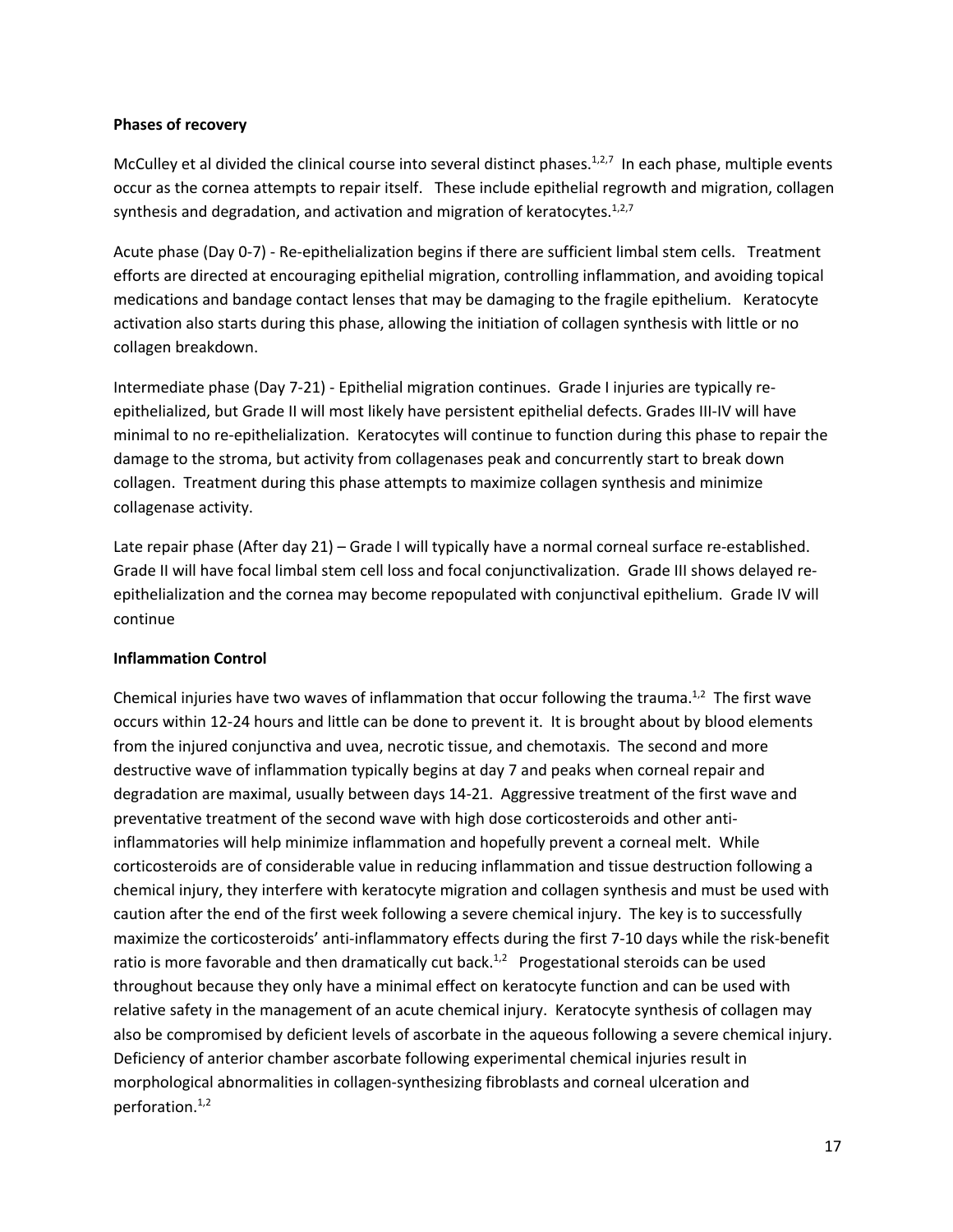#### **Medical Management**

During the acute phase, the goal is to encourage epithelial healing while controlling inflammation and prevent infection. Grade I injuries should be placed on topical antibiotics four times daily. Cycloplegics should be given along with non-preserved artificial tears. Even mild injuries have significant inflammation, therefore prednisolone acetate 1% four times a day is recommended.<sup>2</sup> Patients with mild injuries will often complain of discomfort for months following the trauma. Treating their dry eye and meibomian gland dysfunction may dramatically help re-establish their ocular surface and comfort.<sup>2</sup>

The intensive use of topical corticosteroids in the acute phase cannot be overstressed in patients with Grade II-IV injuries.<sup>1,2,8</sup> Corneal melting from activation of stromal collagenases typically does not occur until 10 to 14 days after the injury.<sup>1</sup> Therefore, the first week of treatment represents a window in which corticosteroids can be used to help suppress the intense inflammation and give the ocular surface a chance to heal. Prednisolone acetate 1% hourly while awake during the first week, followed by a dramatic taper after seven days to twice daily is required for proper inflammation control.<sup>1,2</sup>

Autologous or umbilical cord serum should be considered during the acute phase to help promote reepithelialization. Autologous serum utilizes a patient's own blood, but it does not contain red blood cells or clotting factors. It does replace individualized antibodies, giving it anti-inflammatory and antiscarring properties. Umbilical cord serum is similar, but has additional growth factors including Epidermal Growth Factor, Transforming Growth Factor-b, and neurotrophic factors, such as Substance P, insulin-like growth factor-1, and nerve growth factor. The concentrations of these growth factors are noted in higher concentrations in umbilical cord serum compared than peripheral blood serum.<sup>9,10</sup>

Topical sodium ascorbate (10%) and citrate (10%) promote collagen synthesis and should be used during the acute phase to help rebuild stromal tissue. The levels of these substances will be diminished due to anterior segment and ciliary body involvement. Oral Vitamin C will not be converted to ascorbate in the anterior chamber and is of limited value.<sup>2,8</sup>

Sutureless amniotic membranes have a tremendous benefit during the acute phase and should be placed on the eye within the first week following the trauma.<sup>11</sup> Their ease of access and powerful antiinflammatory properties make them a necessary adjunct when treating chemical injuries. Amniotic membranes are the innermost of the 3 membranes that form the fetal membrane. They have been shown to reduce pain, stimulate epithelialization and stem cell proliferation. They also prevent further efflux of immune cells, thereby reducing inflammation. 9,11-14

Topical fluoroquinolones should be used at least 4 times a day and will help reduce the risk of a secondary bacterial superinfection<sup>2</sup>, as well as long acting cycloplegics such as Atropine or homatropine. Oral narcotics for pain control are helpful and oral tetracycline derivatives can be used to inhibit matrix metalloproteinases and reduce further inflammation.<sup>1,2</sup> When glaucoma agents are needed, and they often are, oral medications should be used instead of topical agents.<sup>15</sup>

Topical NSAIDs are not indicated due to their potential issues with epithelial healing and their lack of appropriate anti-inflammatory effects to control the patient's inflammation.<sup>2</sup> In the acute phase, the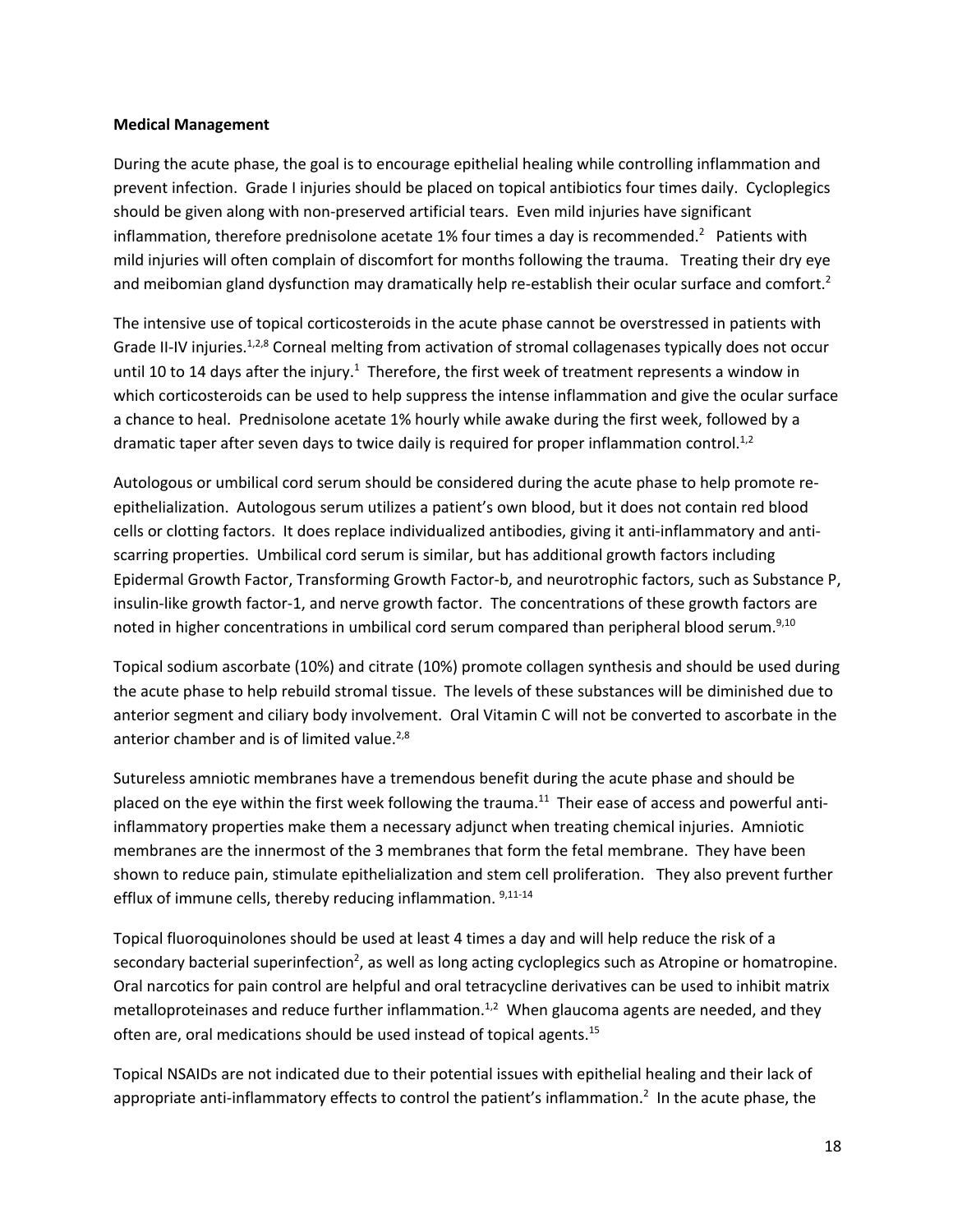eye is typically too inflamed to tolerate a bandage contact lens and should be avoided  $^{1,2}$ , and phenylephrine and other vasoconstrictors should not be used because they may increase ischemia.<sup>15</sup>

## **Surgical Management**

Surgical management is needed when healing has slowed, or when medical management is no longer effective. If epithelial healing falters or is absent, or if progressive corneal melting occurs despite intensive medical therapy, surgical intervention may be required. Fortunately, there are many surgical maneuvers which may decrease the chances of significant ocular and visual morbidity. Surgical treatments range from simple debridement of necrotic tissue, to limbal stem cell transplantation and artificial corneas.

Surgical management is needed when certain clinical findings are present, or when medical management is no longer effective. If epithelial healing falters or is absent, or if progressive corneal melting occurs, surgical intervention may be required. Fortunately, there are many surgical maneuvers which may decrease the chances of significant ocular and visual morbidity.

In addition to sutureless amniotic membranes, amniotic membrane transplants have been widely used in many cases. They can be sutured into place following injury, and may help reduce intolerable pain, while acting as a temporizing measure until a limbal stem cell transplant can take place. A study by Tandon et al showed the rate of epithelial healing was significantly better than compared to the control group treated with standard medical therapy alone. $^{17}$ 

Limbal stem cells play a vital role in healing and recovery following a chemical injury. Limbal stem cell transplantation (LSCT) is another surgical technique that involves the harvesting of two crescents of peripheral corneal limbal epithelium with a corresponding section of conjunctiva from the limbus. If this section is taken from the uninjured eye, the transplant is considered an autograft; if taken from a close relative, it is an allograft. The section of tissue is then expanded in culture in vitro. This procedure can be performed as early as 3 weeks following the injury, and the success is dependent on medical control of inflammation prior. A LSCT is the only technique available to re-establish a normal corneal phenotype. An intact epithelium is also effective at minimizing corneal ulceration.

Another surgical procedure involves the implantation of a keratoprosthesis, an artificial cornea with approval for use in the United States. They were once thought to be the most successful method of visual rehabilitation in chemically burned eyes.<sup>18</sup>, and have been shown to help restore vision in severely damaged corneas. The 3 most common devices are AlphaCor®, Boston Keratoprosthesis (Boston KPro), and Oculaid Keratoprosthesis<sup>1</sup>.

Other surgical techniques that may be used are penetrating keratoplasty, tenoplasty, as well as the use of Avastin to limit corneal neovascularization.

# **Ocular Sequelae**

In addition to the expected changes to the cornea and conjunctiva following a chemical burn, it is important to realize that less common, but equally damaging, findings can affect other ocular structures.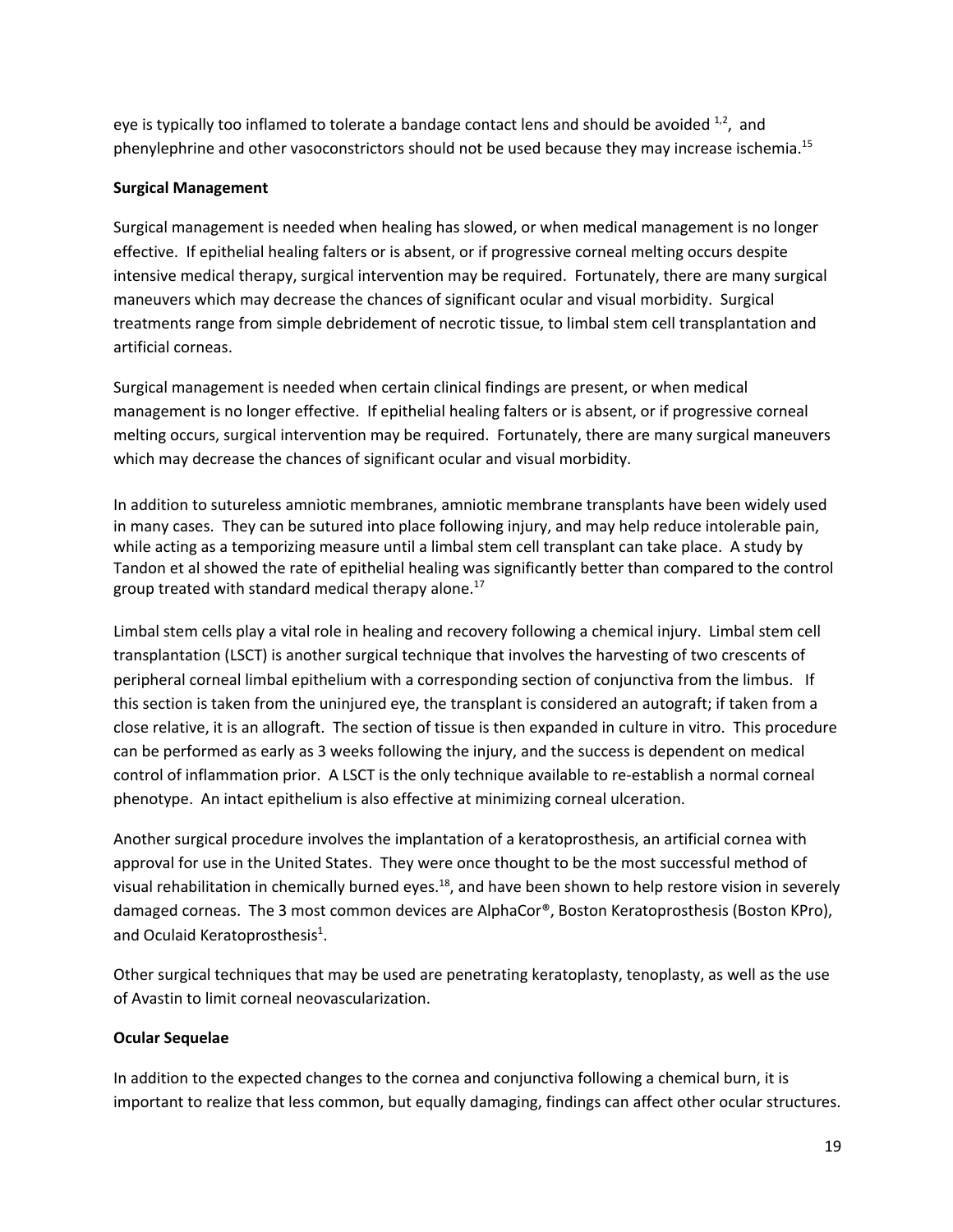The eyelid may see permanent changes to its anatomical structure in the wake of a chemical splash. It is common to see cicatricial entropion months after the injury and subsequent trichiasis, as well as ectropion, lagophthalmos, symblepharon and ankyloblepharon.<sup>19</sup> Consultation with oculoplastics will likely be needed.

It is also possible to develop a chronic recurrent uveitis, and it is not unlikely to see cataracts develop.<sup>19</sup> Persistent dry eye is also very common due to xerophthalmia and loss of limbal stem cells.<sup>19</sup> And one of the most frequently overlooked side effects following a chemical burn is glaucoma. It can be a result of several factors, but necessary treatments of topical steroids can cause or worsen the disease. Glaucoma is likely the single most important element limiting the visual outcome.<sup>16</sup> Unfortunately, damage to the cornea makes tonometry difficult. It is critical to remember that glaucomatous changes are likely after a chemical burns, and the prudent practitioner should diagnose and treat accordingly. Of note, many agree that glaucoma following a chemical burn is likely the most preventable complication.<sup>1,2</sup>

### **Conclusion**

Chemical burns are one of the most urgent ocular emergencies and prompt medical management with high dose corticosteroids and other anti-inflammatories can help prevent ocular morbidity. The goals of treatment in a patient with a chemical injury are restoration of the normal ocular surface anatomy, controlling inflammation, and improving corneal clarity. With today's understanding of chemical injuries and newer treatment modalities available, it is possible to maintain and restore vision in all but the most severely burned eyes.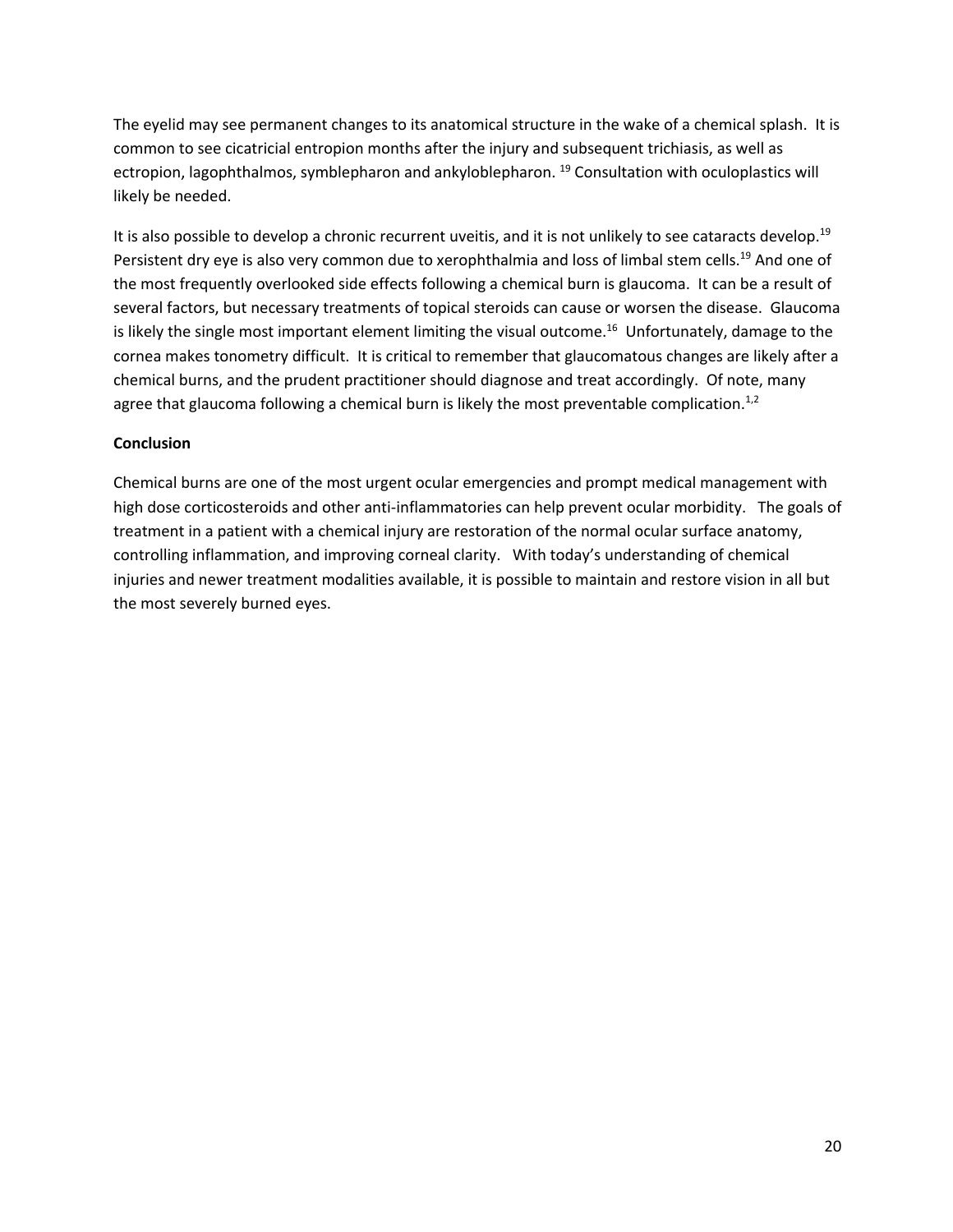## **References**

1. Wagoner MD. Chemical Injuries of the Eye: Current Concepts in Pathophysiology and Therapy. *Surv Ophthalmol.* 1997;41:275-313.

2. Colby K. Chemical Injuries of the Cornea. In: Stern GA, ed. *Focal Points: Clinical Modules for Ophthalmologists.* San Francisco, CA: American Academy of Ophthalmology. 2010;28:1-14.

3. Friedenwald JS, Hughes WF, Hermann H: Acid burns of the eye. *Arch Ophthalmol. 1946;*35:98-108.

4. Ralph R. Chemical Burns of the Eye. In: Tasman W, Jaeger E, eds. *Duanes Clin Ophthalmol.*  Philadelphia: Lippincott-Raven;1990;28:1-21.

5. Roper-Hall MJ. Thermal and chemical burns. *Trans Ophthalmol Soc U K. 1965;*85:631-53.

6. Dua H, King A, Joseph A. A New Classification of Ocular Surface Burns. *Br J Ophthalmol*. 2001;85:1379-1383.

7. McCulley JP. Chemical injuries. In: Smolin G,Thoft RA, eds. *The Cornea: Scientific Foundation and Clinical Practice.* Boston: Little, Brown and Co;1987:527-542.

8. Brodovsky SC, McCarty CA, Snibson G, et al. Management of alkali burns: an 11-year Retrospective Review. *Ophthalmol*. 2000;107:1829-35.

9. Shahriari H, Tokhmehchi F, Reza M, et al. Comparison of the Effect of Amniotic Membrane Suspension and Autologous Serum on Alkaline Corneal Epithelial Wound Healing in the Rabbit Model. *Cornea.* 2008;27:1148–1150.

10. Sharma N, Goel M, Velpandian T, et al. Evaluation of Umbilical Cord Serum Therapy in Acute Ocular Chemical Burns. *Invest Ophthalmol Vis Sci*. 2011;52:1087-1092.

11. Kheirkhah A, Johnson D, Paranjpe D, et al. Temporary Sutureless Amniotic Membrane Patch for Acute Alkaline Burns. *Arch Ophthalmol. 2008;126:1059-1066.*

12. Tseng S, Prabhasawat P, Barton k, et al. Amniotic Membrane Transplantation With or Without Limbal Allografts for Corneal surface Reconstruction in Patients with Limbal Stem Cell Deficiency. *Arch Ophthalmol*. 1998;116:431-441.

13. Fish R, Davidson R. Management of Ocular Thermal and Chemical Injuries. Including Amniotic Membrane Therapy. *Curr Opin Ophthalmol*. 2010;21:317-321.

14. Tejwani S, Kolari R, Sangwan S, et al. Role of Amniotic Membrane Graft for Ocular Chemical and Thermal Injuries. *Cornea.* 2007;26:21-26.

15. Gicquel J. Management of Ocular Surface Chemical Burns. *Br J Ophthalmol*. 2011;95:159- 161.

16. Pickerking T. Glaucoma Associated With Chemical Burns. *Glaucoma Today.* 2012:5:45-46.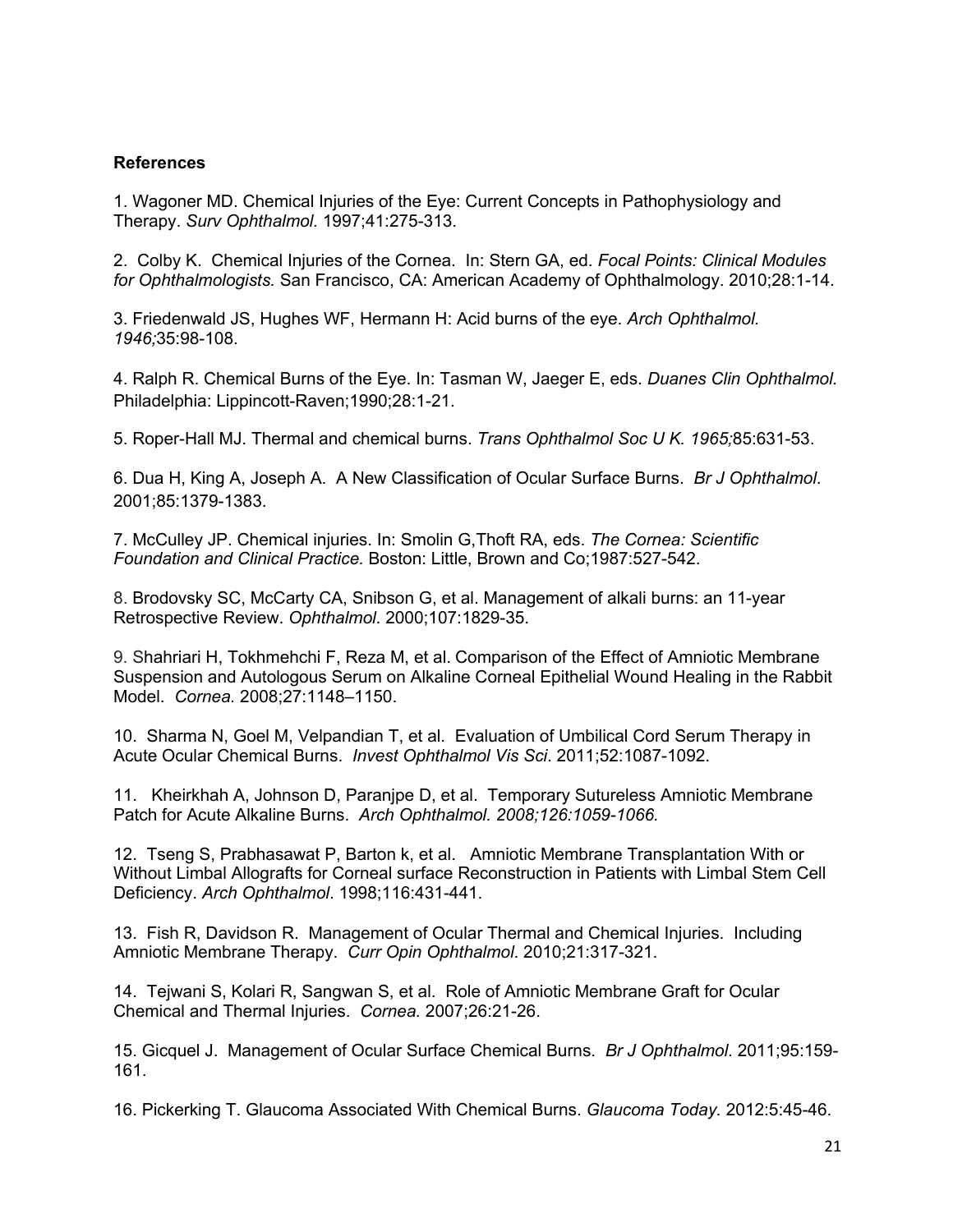17. Tandon R, Gupta N, et al. Amniotic membrane transplantation as an adjunct to medical therapy in acute ocular burns. *Br J Ophthalmol. 2011;2;199-204.*

18. Girard LJ. Keratoprosthesis. *Cornea*. 1983;2;207-224

19. Singh P, Tyagi M, Kumar Y, et al. Ocular Chemical Injuries and their Management. *Omann J Ophthalmol.* 2013:6:83-86.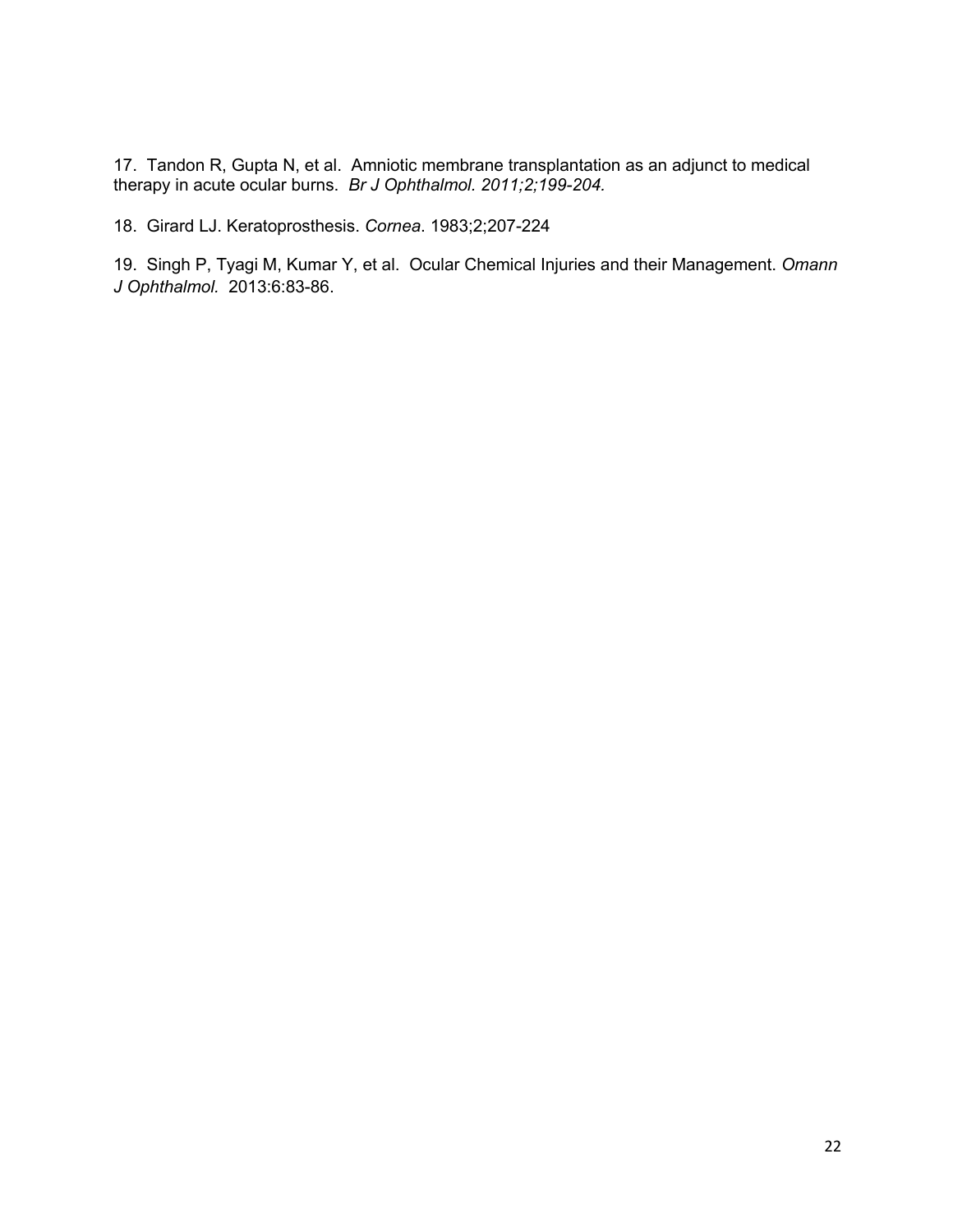# Table 1

Rates of Penetration (Slowest to Fastest)

- Sulfuric Acid  $\longrightarrow$  Hydrochloric acid  $\longrightarrow$  Sulfurous acid  $\longrightarrow$  Hydrofluoric acid
- Calcium hydroxide  $\longrightarrow$  Potassium hydroxide  $\longrightarrow$  Sodium hydroxide  $\longrightarrow$  Ammonium hydroxide

Table 2

Techniques for Irrigation

*Eye Irrigation Method #1 -- Flushing:* 

Slowly pour lukewarm water into the eye from a pitcher or glass.

Or, place your head under a gently running faucet or shower. Hold the eyelid open during this process.

*Eye Irrigation Method #2 -- Immersion:* 

Immerse the entire face into a sink or basin filled with lukewarm tap water.

With the face under water, open and close the eyelids. You may need to use your fingers. Look from side to side.

Table 3 Classification of Chemical Burns

|                  | <b>CORNEA</b>            | <b>LIMBAL</b><br><b>ISCHEMIA</b>                   | <b>PROGNOSIS</b> |
|------------------|--------------------------|----------------------------------------------------|------------------|
| <b>GRADE I</b>   | <b>EPITHELIAL DEFECT</b> | <b>NONE</b>                                        | <b>EXCELLENT</b> |
| <b>GRADE II</b>  | <b>HAZY</b>              | $\lt$ 1/ <sub>3</sub> of<br><b>LIMBUS</b>          | <b>FAVORABLE</b> |
| <b>GRADE III</b> | <b>STROMAL HAZE</b>      | $\frac{1}{3}$ to $\frac{1}{2}$ of<br><b>LIMBUS</b> | <b>GUARDED</b>   |
| <b>GRADE IV</b>  | <b>PORCELAINIZED</b>     | $>$ 1/2 of<br><b>LIMBUS</b>                        | <b>POOR</b>      |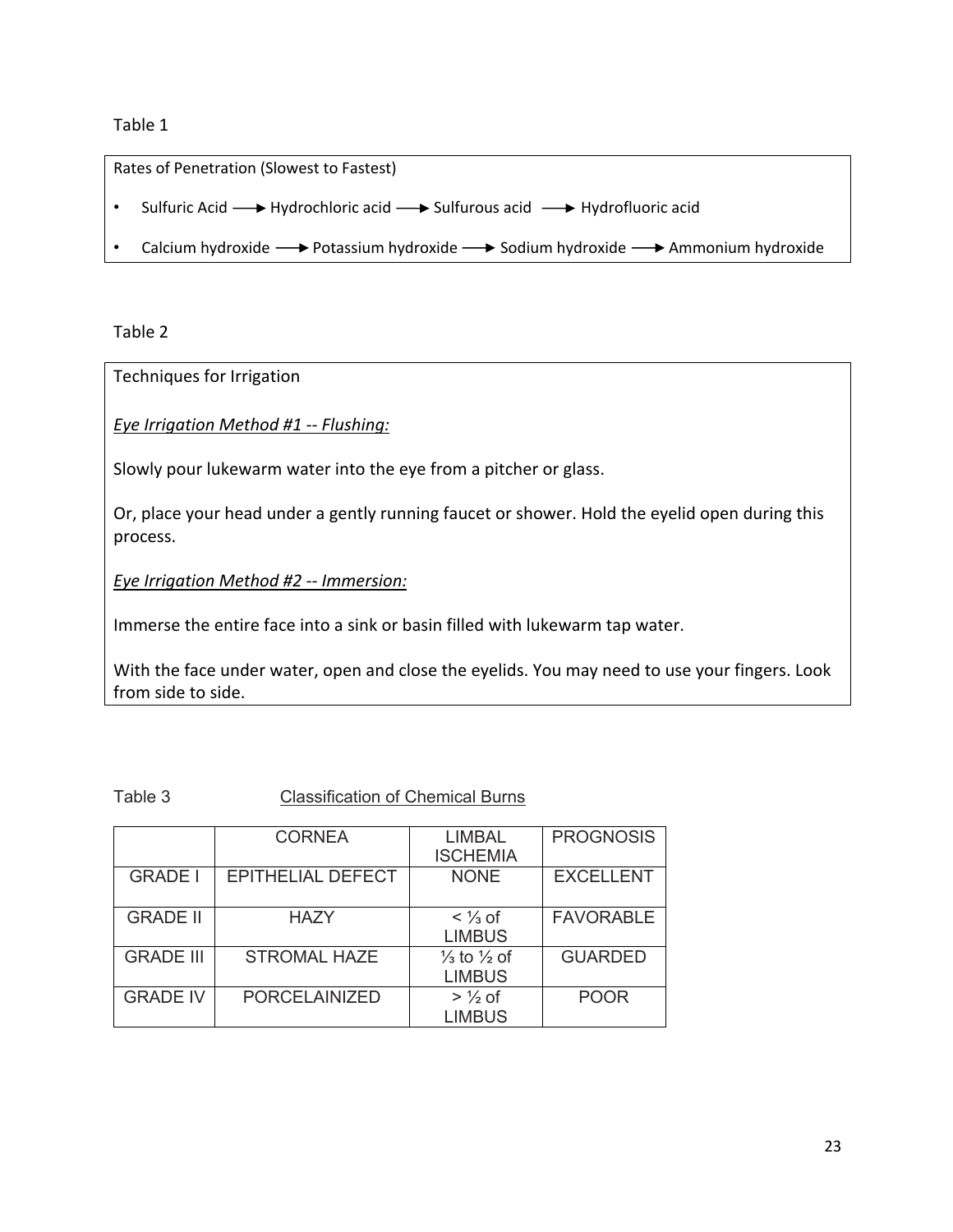

**Figure 1** Acute grade I chemical burn with epithelial defect, and no limbal ischemia. My personal photo (but not the patient in case report).

Pictures from reference #2 (*Colby K. Chemical Injuries of the Cornea*). Photos can be found in that article on page 3. I do not have official permission to use these photos, they are merely for demonstration purposes for AAO Diplomate case report submission.



**Figure 2** Acute grade II burn with focal (approximately 3 clock hours) of limbal stem cell loss.